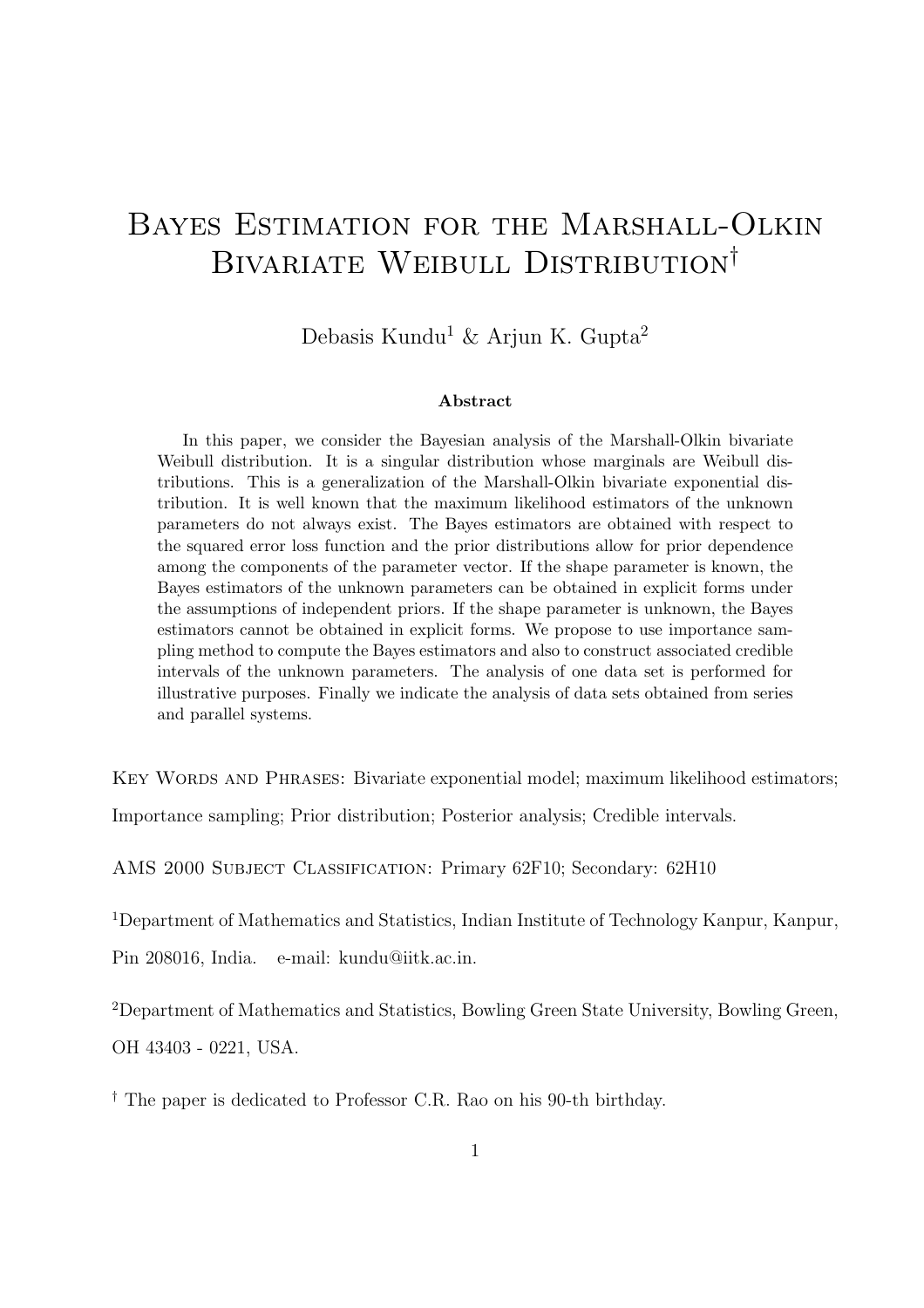### 1 INTRODUCTION

Exponential distribution has been used extensively for analyzing the univariate lifetime data, mainly due to its analytical tractability. A huge amount of work on exponential distribution has been found in the statistical literature. Several books and book chapters have been written exclusively on exponential distribution, see for example Balakrishnan and Basu (1995), Johnson, Kotz and Balakrishnan (1995) etc. A variety of bivariate (multivariate) extensions of the exponential distribution also have been considered in the literature. These include the distributions of Gumbel (1960), Freund (1961), Henrich and Jensen (1995), Marshall and Olkin (1967), Downton (1970) as well as Block and Basu (1974), see for example Kotz, Balakrishnan and Johnson (2000).

Among several bivariate (multivariate) exponential distributions, Marshall-Olkin bivariate exponential (MOBE), see Marshall and Olkin (1967), has received the maximum attention. MOBE distribution is the only bivariate exponential distribution with exponential marginals and it also has the bivariate lack of memory property. It has a nice physical interpretation based on random shocks. Extensive work has been done in developing the inference procedure of the MOBE model and its characterization. Kotz, Balakrishnan and Johnson (2000) provided an excellent review on this distribution till that time, see also Karlis (2003) and Kundu and Dey (2009) in this respect.

MOBE distribution is a singular distribution, and due to this reason, it has been used quite successfully when there are ties in the data set. The marginals of the MOBE distribution are exponential distributions, and definitely that is one of the major limitations of the MOBE distribution. Since the marginals are exponential distributions, if it is known (observed) that the estimated probability density functions (PDFs) of the marginals are not decreasing functions or the hazard functions are not constant, then MOBE cannot be used.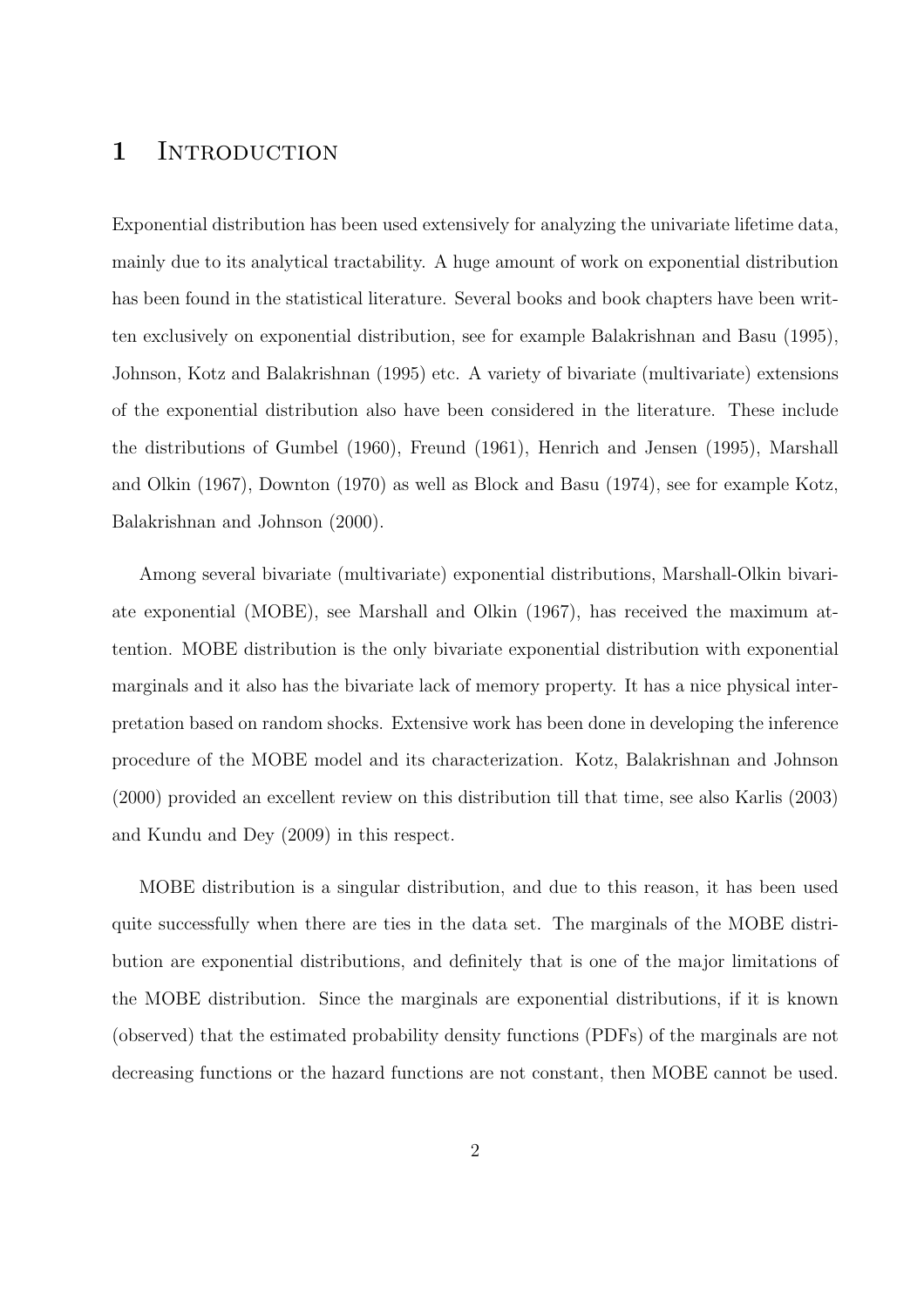Marshall and Olkin (1967) proposed a more flexible bivariate model, namely Marshall-Olkin bivariate Weibull (MOBW) model, where the marginals are Weibull models. Therefore, if it is observed empirically that the marginals are decreasing or unimodal PDFs and monotone hazard functions, then MOBW models can be used quite successfully. Further, MOBW can also be given a shock model interpretation.

Although, extensive work has been done on the MOBE model, MOBW model has not received much attention primarily due to the analytical intractability of the model, see for example Kotz, Balakrishnan and Johnson (2000). Lu (1992) considered the MOBW model and proposed the Bayes estimators of the unknown parameters. Recently, Kundu and Dey (2009) proposed an efficient estimation procedure to compute the maximum likelihood estimators (MLEs) using expectation maximization (EM) algorithm, which extends the EM algorithm proposed by Karlis (2003) to find the MLEs of the MOBE model. Although, the EM algorithm proposed by Kundu and Dey (2009) works very well even for small sample sizes, but it is well known that the MLEs do not always exist. Therefore, in those cases the method cannot be used.

The main aim of this paper is to develop Bayesian inference for the MOBW model. We want to compute the Bayes estimators and the associated credible intervals under proper priors. The paper is closely related to the paper by Pena and Gupta (1990). Pena and Gupta (1990) obtained the Bayes estimators of the unknown parameters of the MOBE model for both series and parallel systems under quadratic loss function. They have used very flexible Dirichlet-Gamma conjugate prior. Depending on the hyper-parameters, the Dirichlet-Gamma prior allows the stochastic dependence and independence among model parameters. Moreover, Jeffrey's non-informative prior also can be obtained as a limiting case. The Bayes estimators can be obtained in explicit forms, and Pena and Gupta (1990) provided a numerical procedure to construct the highest posterior density (HPD) credible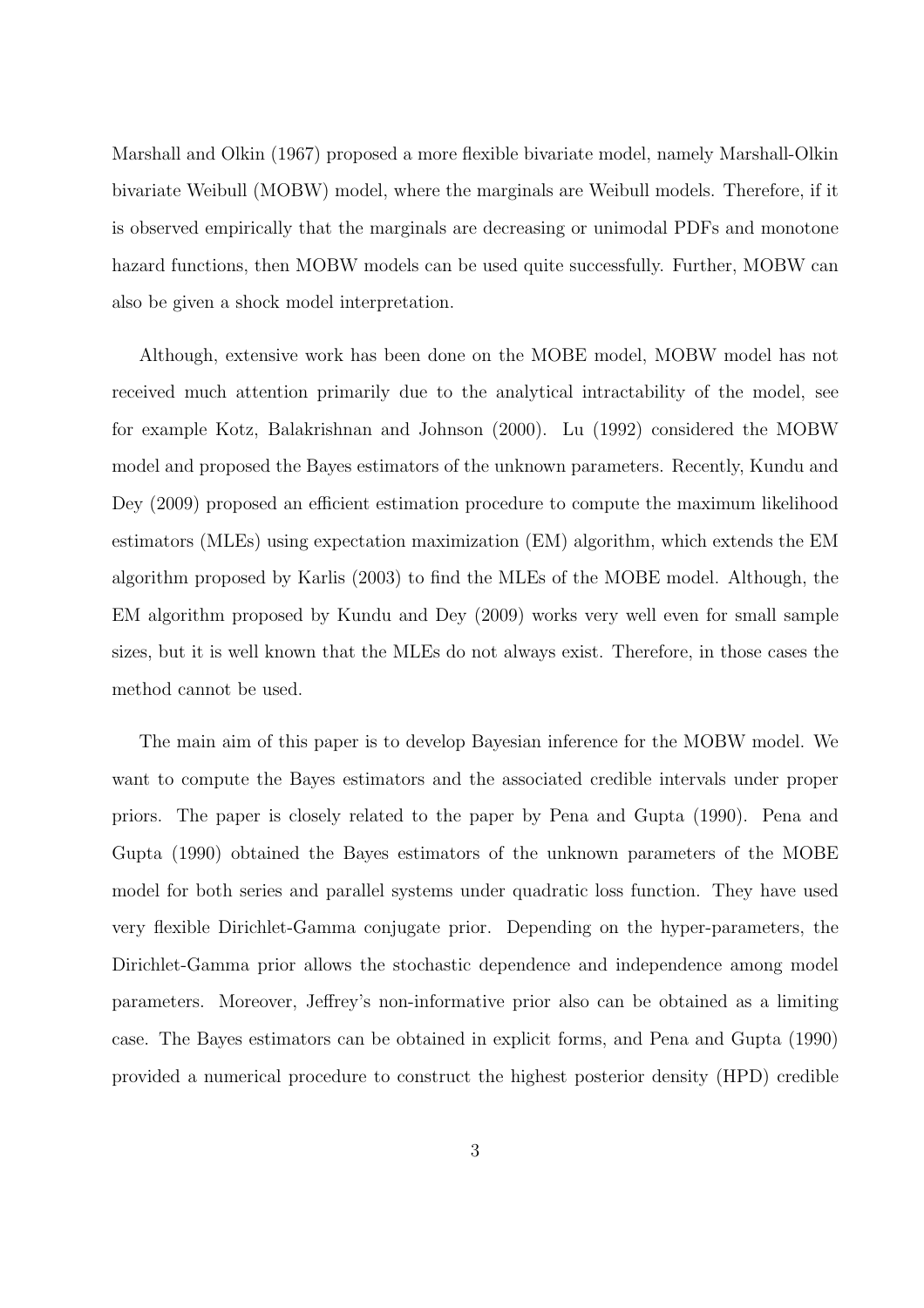intervals of the unknown parameters.

The MOBW model proposed by Marshall and Olkin (1967) has a common shape parameter. If the common shape parameter is known, the same Dirichlet-Gamma prior proposed by Pena and Gupta (1990) can be used as a conjugate prior, but if the common shape parameter is not known, then as expected the conjugate priors do not exist. We propose to use the same conjugate prior for the scale parameters, even when the common shape parameter is unknown. We do not use any specific form of prior on the shape parameter. It is only assumed that the PDF of the prior distribution is log-concave on  $(0, \infty)$ . It may be assumed that the assumption of log-concave PDF of the prior distribution is not very uncommon, see for example Berger and Sun (1993), Mukhopadhyay and Basu (1997), Patra and Dey (1999) or Kundu (2008). Moreover, many common distribution functions for example normal, log-normal, gamma and Weibull distributions have log-concave PDFs.

Based on the above prior distribution we obtain the joint posterior distribution of the unknown parameters. As expected the Bayes estimators cannot be obtained in closed form. We propose to use the importance sampling procedure to generate samples from the posterior distribution function and in turn use them to compute the Bayes estimators and also to construct the posterior density credible intervals of the unknown parameters. It is observed that the Bayes estimators exist even when the MLEs do not exist. We compare the Bayes estimators and the credible intervals with the MLEs and the corresponding confidence intervals obtained using the asymptotic distribution of the MLEs, when they exist. It is observed that when we have non-informative priors, then the performances of the Bayes estimators and the MLEs are quite comparable, but with informative priors, the Bayes estimators perform better than the MLEs as expected. For illustrative purposes, we have analyzed one data set.

Then we consider the Bayes estimators of the MOBW parameters, when random samples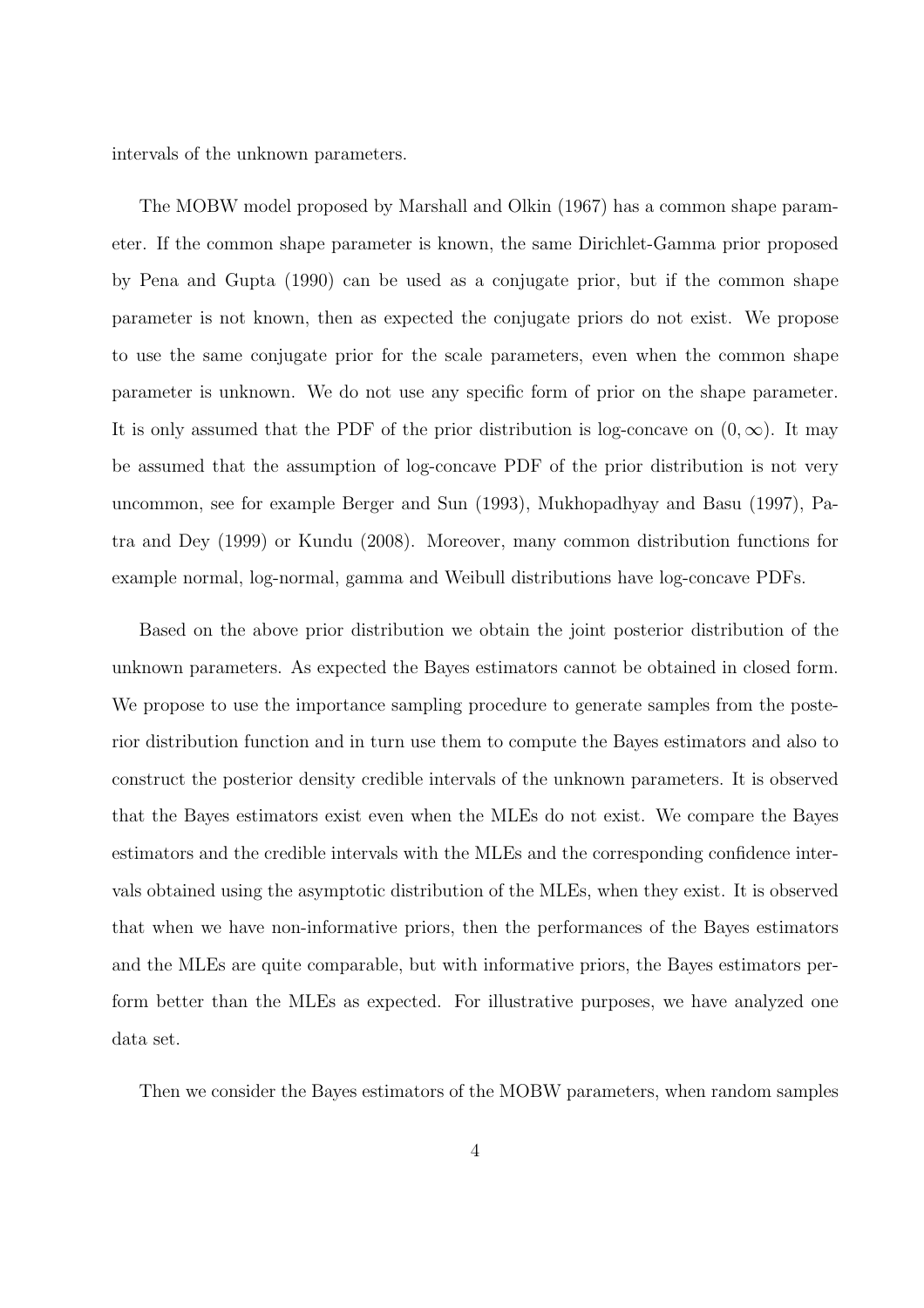from series systems are available. If the two components are connected in series, and their lifetimes are denoted by  $X_1$  and  $X_2$  respectively, then the random vector observed on system failure is  $(Z, \Delta)$ , where

$$
Z = \min\{X_1, X_2\}, \qquad \Delta = \begin{cases} 0 & \text{if } X_1 = X_2 \\ 1 & \text{if } X_1 < X_2 \\ 2 & \text{if } X_1 > X_2. \end{cases} \tag{1}
$$

Based on the assumption that  $(X_1, X_2)$  has a MOBW distribution, we develop the Bayesian inference of the unknown parameters, when we observe the data of the from  $(Z, \Delta)$  as described above. It is observed that the Bayes estimators cannot be obtained in explicit forms, and we provide importance sampling procedure to compute the Bayes estimators and also to construct the associated HPD credible intervals.

We further consider the Bayes estimators of the MOBW parameters, when the data are obtained from a parallel system. If the system consists of two components and they are connected in parallel, and if it is assumed that the lifetimes of the two components are  $X_1$ and  $X_2$ , then the random vector observed on system failure is  $(W, \Delta)$ , where

$$
W = \max\{X_1, X_2\}, \qquad \Delta = \begin{cases} 0 & \text{if } X_1 = X_2 \\ 1 & \text{if } X_1 < X_2 \\ 2 & \text{if } X_1 > X_2. \end{cases} \tag{2}
$$

In this case also, based on the assumption that  $(X_1, X_2)$  has a MOBW distribution, we develop the Bayesian inference of the unknown parameters based on importance sampling.

Rest of the papers is organized as follows. In Section 2, we briefly describe the MOBW model. The necessary prior assumptions are presented in Section 3. Posterior analysis and Bayesian inference are presented in Section 4. The analysis of a data is presented in Section 5. In Section 6, we consider the Bayesian inference of the unknown parameters, when we observe the data from a series or from a parallel system. Finally we conclude the paper in Section 7.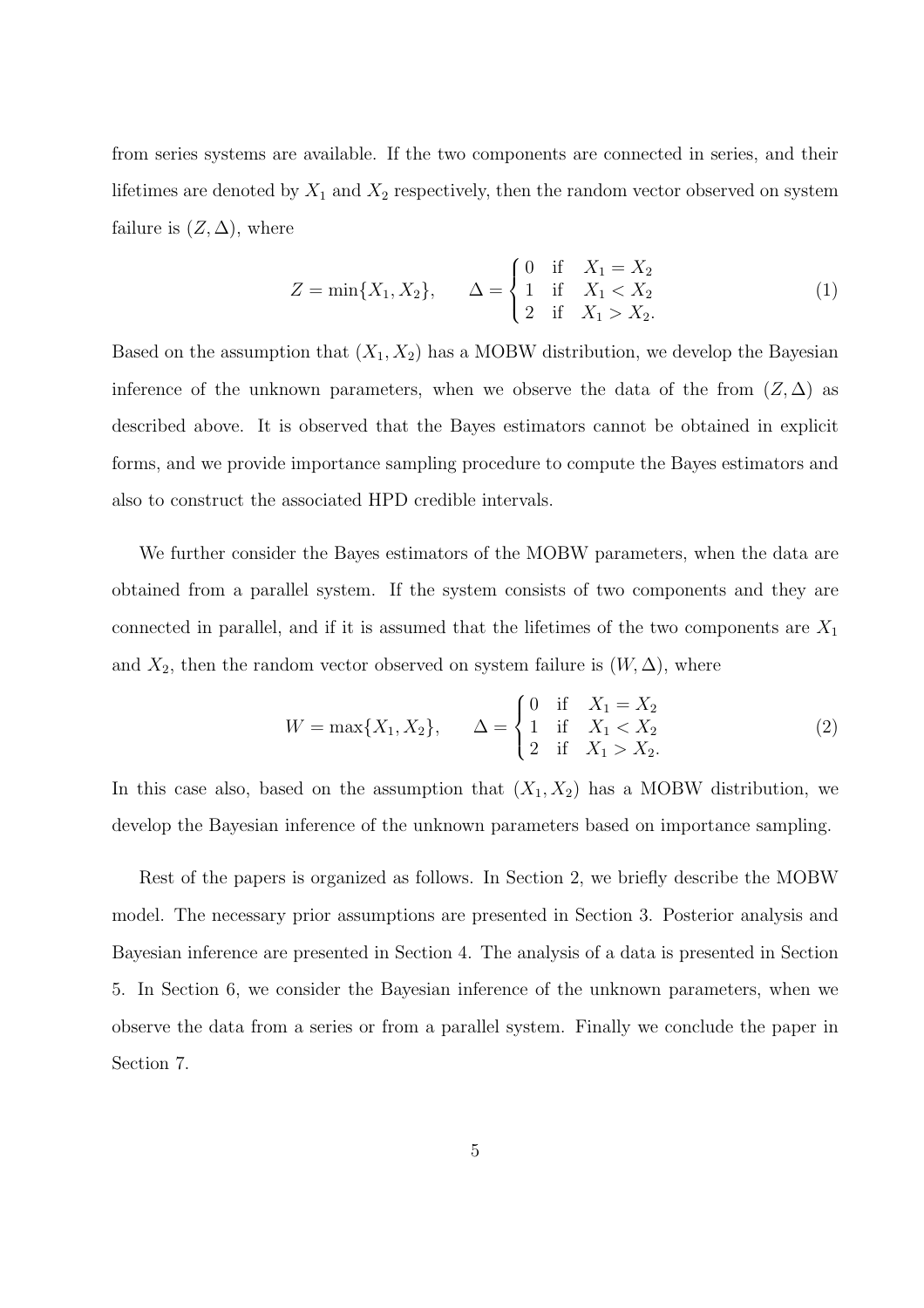# 2 Marshall-Olkin Bivariate Weibull Model

Marshall and Olkin (1967) proposed the MOBW model and it can be described as follows. Let us assume  $U_1$ ,  $U_2$  and  $U_0$  are three independent random variables, and

$$
U_1 \sim \text{WE}(\alpha, \lambda_1), \quad U_2 \sim \text{WE}(\alpha, \lambda_2), \quad U_0 \sim \text{WE}(\alpha, \lambda_0). \tag{3}
$$

Here '∼' means follows in distribution and  $WE(\alpha, \lambda)$  means a Weibull distribution with the shape parameter and scale parameter as  $\alpha$  and  $\lambda$  respectively, with the probability density function (PDF) as

$$
f_{WE}(x; \alpha, \lambda) = \alpha \lambda x^{\alpha - 1} e^{-\lambda x^{\alpha}}; \qquad x > 0,
$$
\n<sup>(4)</sup>

and 0 otherwise. For a Weibull distribution with PDF (4), the cumulative distribution function (CDF) and the survival function (SF) will be

$$
F_{WE}(x; \alpha, \lambda) = 1 - e^{-\lambda x^{\alpha}}, \quad \text{and} \quad S_{WE}(x; \alpha, \lambda) = e^{-\lambda x^{\alpha}},
$$
 (5)

respectively.

If we define

$$
X_1 = \min\{U_1, U_0\},
$$
 and  $X_2 = \min\{U_2, U_0\},$  (6)

then  $(X_1, X_2)$  is said to have a MOBW distribution with parameters  $(\alpha, \lambda_1, \lambda_2, \lambda_0)$ , and it will be denoted by MOBW( $\alpha$ ,  $\lambda_1$ ,  $\lambda_2$ ,  $\lambda_0$ ). If  $(X_1, X_2) \sim \text{MOBW}(\alpha, \lambda_1, \lambda_2, \lambda_0)$ , then the joint survival function of  $(X_1, X_2)$  can be written as

$$
S_{X_1,X_2}(x_1,x_2) = P(X_1 > x_1, X_2 > x_2) = e^{-\lambda_1 x_1^{\alpha} - \lambda_2 x_2^{\alpha} - \lambda_0 \max\{x_1, x_2\}^{\alpha}},\tag{7}
$$

for  $x_1 > 0, x_2 > 0$ , and 0 otherwise. Therefore, if we define  $z = \max\{x_1, x_2\}$ , then (7) can be written as

$$
S_{X_1,X_2}(x_1,x_2) = P(U_1 > x_1, U_2 > x_2, U_0 > z)
$$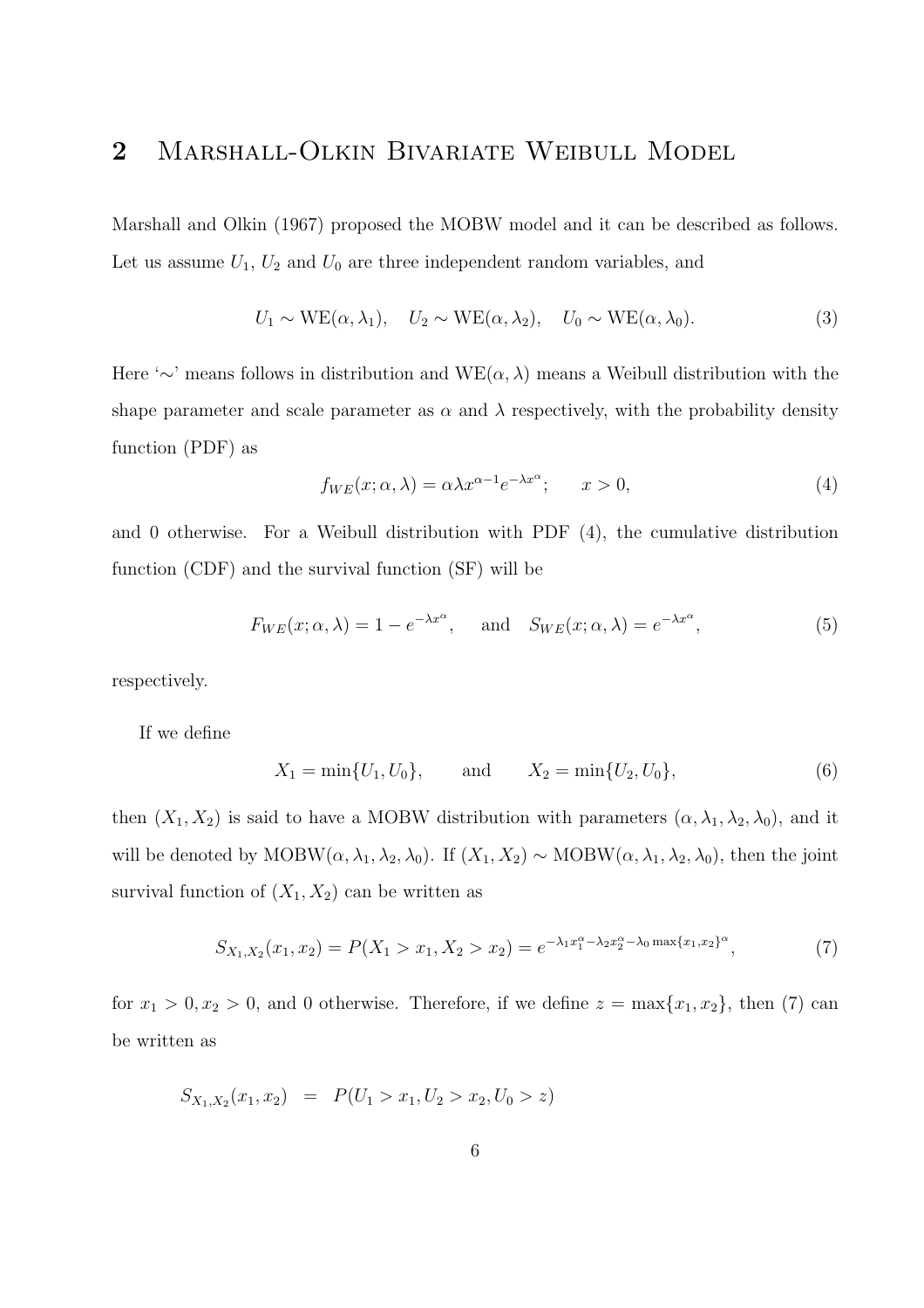$$
= S_{WE}(x_1; \alpha, \lambda_1) S_{WE}(x_2; \alpha, \lambda_2) S_{WE}(z; \alpha, \lambda_0)
$$
  

$$
= \begin{cases} S_{WE}(x_1; \alpha, \lambda_1) S_{WE}(x_2; \alpha, \lambda_0 + \lambda_2) & \text{if } x_1 < x_2 \\ S_{WE}(x_1; \alpha, \lambda_0 + \lambda_1) S_{WE}(x_2; \alpha, \lambda_2) & \text{if } x_1 > x_2 \\ S_{WE}(x; \alpha, \lambda_0 + \lambda_1 + \lambda_2) & \text{if } x_1 = x_2 = x. \end{cases}
$$
(8)

The joint PDF of  $(X_1, X_2)$  can be written as

$$
f_{X_1,X_2}(x_1,x_2) = \begin{cases} f_1(x_1,x_2) & \text{if } x_1 < x_2 \\ f_2(x_1,x_2) & \text{if } x_1 > x_2 \\ f_0(x) & \text{if } x_1 = x_2 = x, \end{cases}
$$
(9)

where

$$
f_1(x_1, x_2) = f_{WE}(x_1; \alpha, \lambda_1) f_{WE}(x_2; \alpha, \lambda_0 + \lambda_2)
$$
  
\n
$$
f_2(x_1, x_2) = f_{WE}(x_1; \alpha, \lambda_0 + \lambda_1) f_{WE}(x_2; \alpha, \lambda_2)
$$
  
\n
$$
f_0(x) = \frac{\lambda_0}{\lambda_0 + \lambda_1 + \lambda_2} f_{WE}(x; \alpha, \lambda_0 + \lambda_1 + \lambda_2).
$$

The MOBW distribution has both an absolute continuous part and a singular part. The function  $f_{X_1,X_2}(\cdot,\cdot)$  may be considered to be a density function for the MOBW distribution if it is understood that the first two terms are densities with respect to two-dimensional Lebesgue measure and the third function with respect to one dimensional Lebesgue measure, see for example Bemis, Bain and Higgins (1972) for a nice discussion on it.

# 3 PRIOR ASSUMPTIONS AND AVAILABLE DATA

#### 3.1 Prior Assumptions

When the common shape parameter  $\alpha$  is known, we assume the same conjugate prior on  $(\lambda_0, \lambda_1, \lambda_2)$  as considered by Pena and Gupta (1990). It is assumed that  $\lambda = \lambda_0 + \lambda_1 + \lambda_2$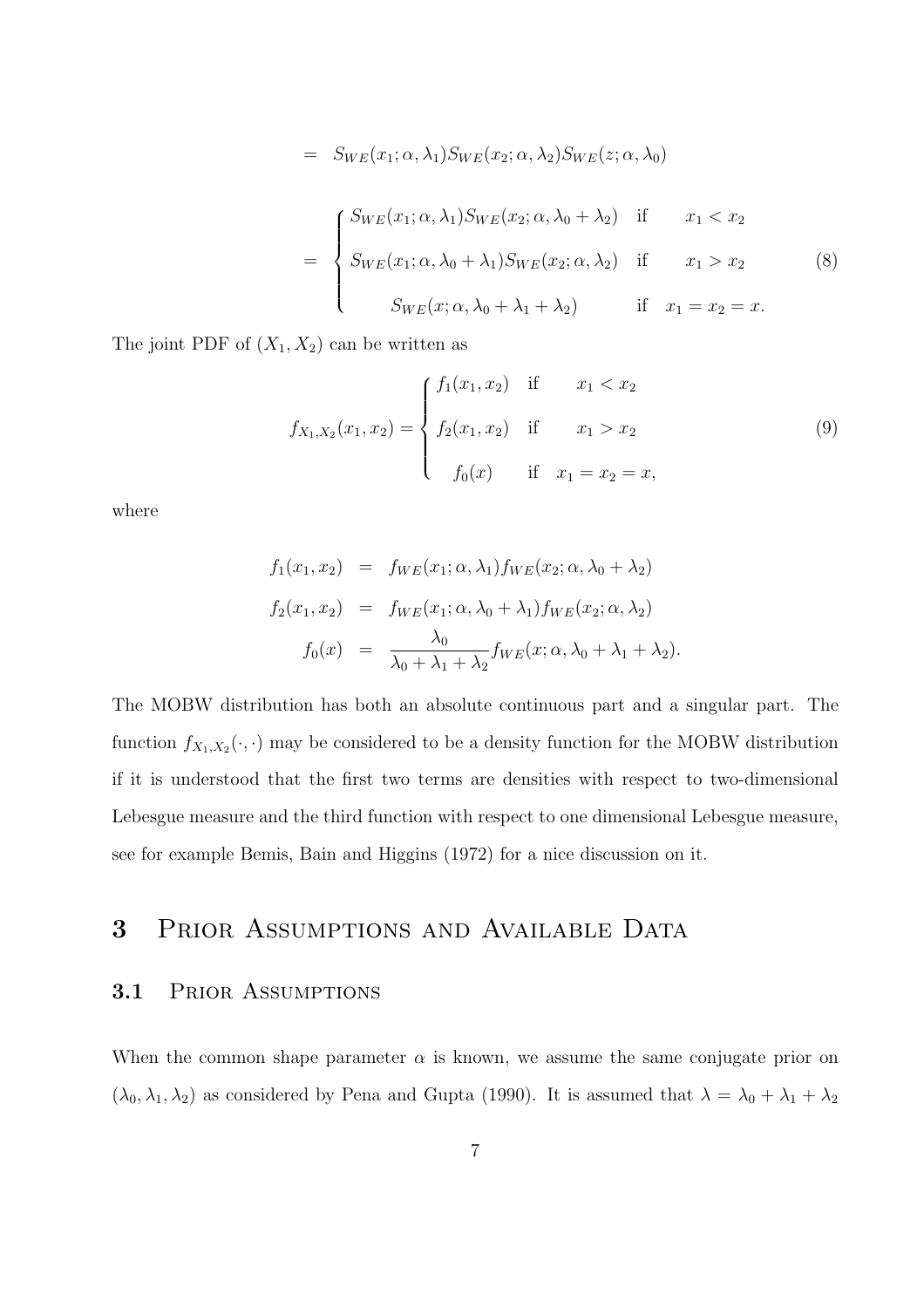has a Gamma $(a, b)$  prior, say  $\pi_0(\cdot|a, b)$ . Here the PDF of Gamma $(a, b)$  for  $\lambda > 0$  is

$$
\pi_0(\lambda|a,b) = \frac{b^a}{\Gamma(a)} \ \lambda^{a-1} e^{-b\lambda};\tag{10}
$$

and 0 otherwise.

Given  $\lambda$ ,  $\left(\frac{\lambda_1}{\lambda}\right)$  $\frac{\lambda_1}{\lambda}, \frac{\lambda_2}{\lambda}$ λ ) has a Dirichlet prior, say  $\pi_1(\cdot|a_0, a_1, a_2)$ , *i.e.* 

$$
\pi_1\left(\frac{\lambda_1}{\lambda}, \frac{\lambda_2}{\lambda} | \lambda, a_0, a_1, a_2\right) = \frac{\Gamma(a_0 + a_1 + a_2)}{\Gamma(a_0)\Gamma(a_1)\Gamma(a_2)} \left(\frac{\lambda_0}{\lambda}\right)^{a_0 - 1} \left(\frac{\lambda_1}{\lambda}\right)^{a_1 - 1} \left(\frac{\lambda_2}{\lambda}\right)^{a_2 - 1},\tag{11}
$$

for  $\lambda_0 > 0, \lambda_1 > 0, \lambda_2 > 0$ , where  $\lambda_0 = \lambda - \lambda_1 - \lambda_2$ . Here all the hyper parameters  $a, b, a_0, a_1$ and  $a_2$  are greater than 0. For known  $\alpha$  it happens to be the conjugate prior also. After simplification, the joint prior of  $\lambda_0$ ,  $\lambda_1$  and  $\lambda_2$  becomes

$$
\pi_1(\lambda_0, \lambda_1, \lambda_2 | a, b, a_0, a_1, a_2) = \frac{\Gamma(a_0 + a_1 + a_2)}{\Gamma(a)} (b\lambda)^{a - a_0 - a_1 - a_2} \times \frac{b^{a_0}}{\Gamma(a_0)} \lambda_0^{a_0 - 1} e^{-b\lambda_0}
$$

$$
\times \frac{b^{a_1}}{\Gamma(a_1)} \lambda_1^{a_1 - 1} e^{-b\lambda_1} \times \frac{b^{a_2}}{\Gamma(a_2)} \lambda_2^{a_2 - 1} e^{-b\lambda_2}.
$$
(12)

If  $\bar{a} = a_0 + a_1 + a_2$ , then

$$
\pi_1(\lambda_0, \lambda_1, \lambda_2 | a, b, a_0, a_1, a_2) = \frac{\Gamma(\bar{a})}{\Gamma(a)} (b\lambda)^{a - \bar{a}} \times \prod_{i=0}^2 \frac{b^{a_i}}{\Gamma(a_i)} \lambda_i^{a_i - 1} e^{-b\lambda_i}.
$$
 (13)

This is a Gamma-Dirichlet distribution with parameters  $a, b, a_0, a_1, a_2$ , and will be denoted by  $GD(a, b, a_0, a_1, a_2)$ . Clearly, in general  $\lambda_0$ ,  $\lambda_1$  and  $\lambda_2$  will be dependent, but if we take  $a = a_0 + a_1 + a_2$ , then they will be independent. Therefore, independent priors also can be obtained as a special case of (13). Moreover, the correlation between  $\lambda_i$  and  $\lambda_j$  for  $i \neq j$  can be positive or negative. It will be shown that when  $\alpha$  is known, the above priors are the conjugate priors.

At this moment we do not assume any specific form of prior on  $\alpha$ . It is simply assumed that it has non-negative support on  $(0, \infty)$ , and the PDF of the prior of  $\alpha$ , say  $\pi_2(\alpha)$  is log-concave. Moreover, the prior  $\pi_2(\alpha)$  is independent of the joint prior on  $\lambda_0$ ,  $\lambda_1$ ,  $\lambda_2$ ,  $\pi_1(\lambda_0, \lambda_1, \lambda_2)$ . From now on the joint prior of  $\alpha, \lambda_0, \lambda_1, \lambda_2$  will be denoted by  $\pi(\alpha, \lambda_0, \lambda_1, \lambda_2)$ ,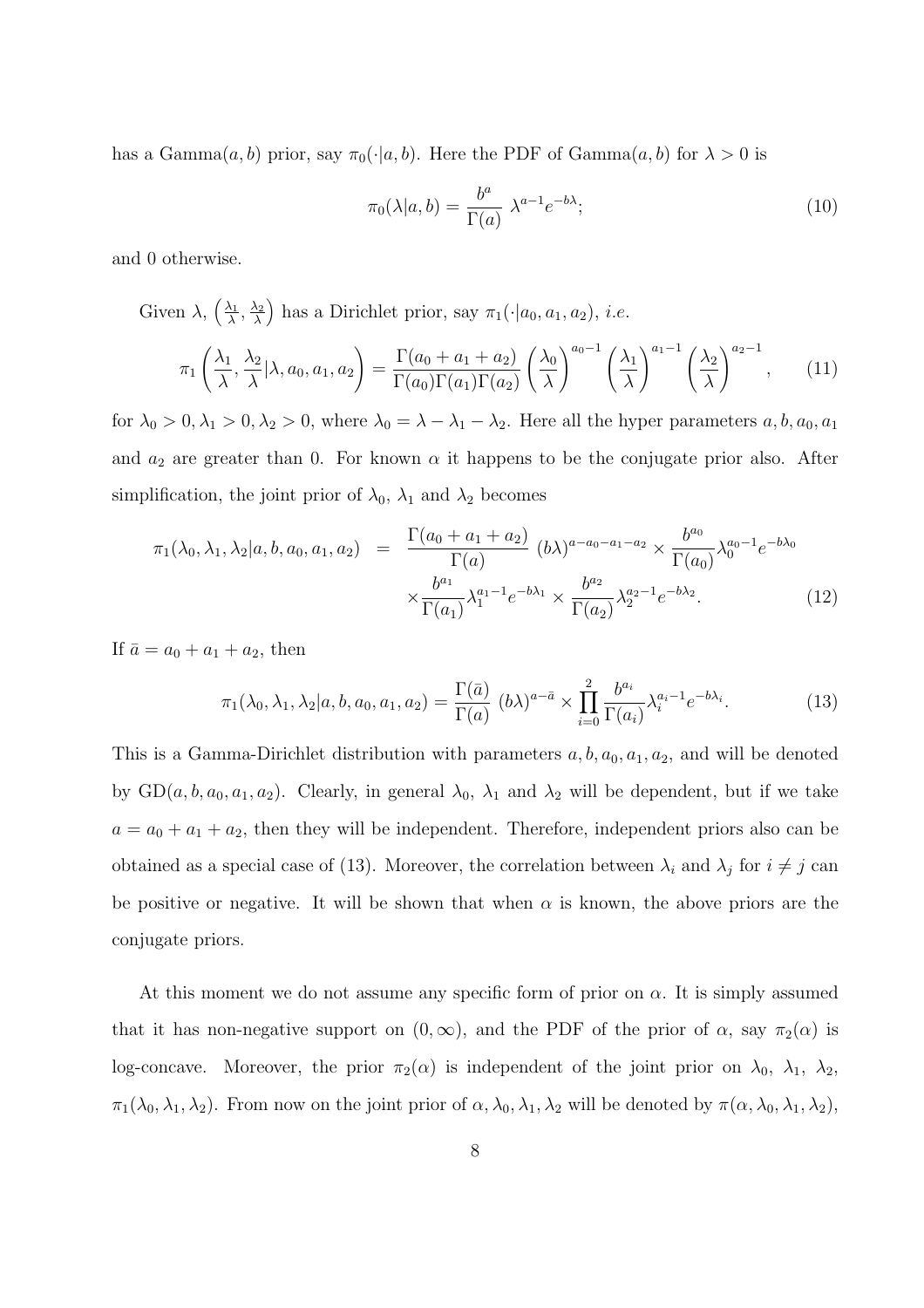and clearly  $\pi(\alpha, \lambda_0, \lambda_1, \lambda_2) = \pi_2(\alpha) \pi_1(\lambda_0, \lambda_1, \lambda_2)$ . It should be mentioned that for the given specific form of the prior  $\pi_2(\alpha)$ , the choice of the hyper-parameters is also very important for data analysis purposes. We do not address that issue in this paper.

### 3.2 AVAILABLE DATA

#### BIVARIATE DATA

In this subsection we mention the kind of data available to us for analysis purposes. It is assumed that we have a bivariate sample of size n, from  $MOBW(\alpha, \lambda_0, \lambda_1, \lambda_2)$ , and it is as follows:

$$
\mathcal{D}_1 = \{ (x_{11}, x_{21}), \cdots, (x_{1n}, x_{2n}) \}. \tag{14}
$$

We will be using the following notations:

$$
I_0 = \{i; x_{1i} = x_{2i} = x_i\}, \quad I_1 = \{i; x_{1i} < x_{2i}\}, \quad I_2 = \{i; x_{1i} > x_{2i}\}, \quad I = \{1, \cdots, n\},
$$

and  $|I_0| = n_0$ ,  $|I_1| = n_1$ , and  $|I_2| = n_2$ , here  $|I_j|$ , for  $j = 0, 1, 2$  denote the number of elements in the set  $I_j$ . It may be mentioned that if  $n_j = 0$ , for some  $j = 0, 1, 2$ , then the MLEs do not exist, see for example Arnold (1968).

#### Data from a Series System

In this subsection we provide the kind of data available to us from a series system. In this case it is assumed that we have a sample of size  $n$  of the form;

$$
\mathcal{D}_2 = \{ (z_1, \delta_1), \cdots, (z_n, \delta_n) \}.
$$
\n(15)

Here  $(z_i, \delta_i)$  for  $i = 1, \dots, n$ , are i.i.d. samples from  $(Z, \Delta)$  as defined in (1). We will be using the following notations:

$$
J_0 = \{i; \delta_i = 0\}, \quad J_1 = \{i; \delta_i = 1\} \quad J_2 = \{i; \delta_2 = 2\},
$$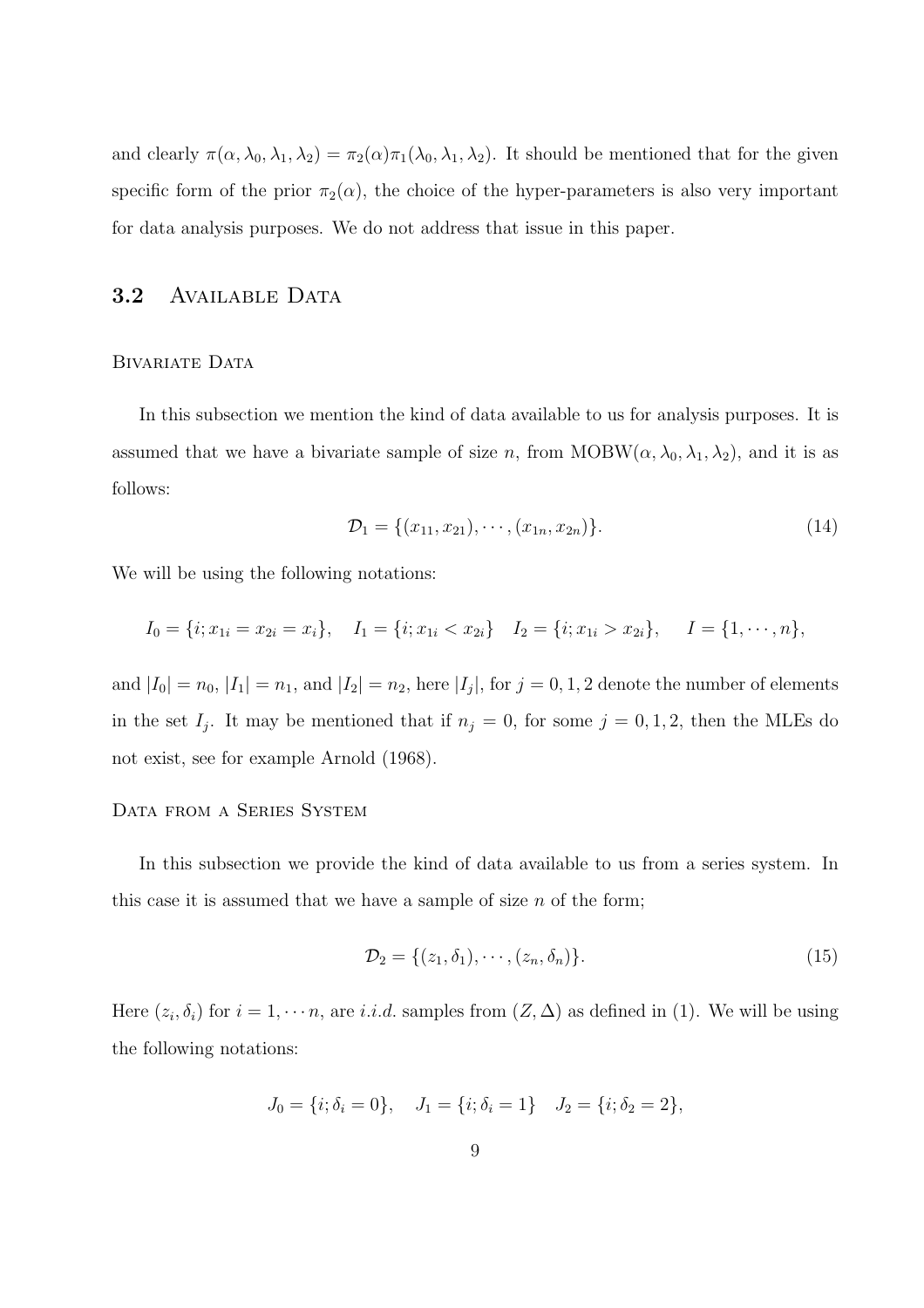and  $|J_0| = m_0$ ,  $|J_1| = m_1$ , and  $|J_2| = m_2$ .

#### Data from a Parallel System

In this section we discuss the data available from a parallel system. It is assumed that in this case we have a sample of size  $n$  from a parallel system with two components and the data are coming form  $(W, \Delta)$  as defined in (2). We have the data of the following form from a parallel system;

$$
\mathcal{D}_3 = (w_1, \delta_1), \cdots, (w_n, \delta_n), \tag{16}
$$

here  $(w_i, \delta_i)$  for  $i = 1, \dots, n$  are i.i.d. samples from  $(W, \Delta)$ . Here also we denote  $J_0, J_1, J_2$ ,  $m_0$ ,  $m_1$  and  $m_2$  same as the series system.

# 4 Posterior Analysis and Bayesian Inference

In this section we provide the Bayes estimators of the unknown parameters, and the associated credible intervals when the data are of the form (14). We consider two cases separately, namely when (i) the common shape parameter is known, (ii) the common shape parameter is unknown. It is observed that in both the cases the Bayes estimators cannot be obtained in explicit forms in general. We propose to use the importance sampling procedure to compute the Bayes estimators and also to construct the associated credible intervals of the unknown parameters.

Based on the observations, the joint likelihood function of the observed data can be written as

$$
l(\mathcal{D}_1|\alpha,\lambda_0,\lambda_1,\lambda_2) = \prod_{i \in I_0} f_0(x_i) \prod_{i \in I_1} f_1(x_{1i},x_{2i}) \prod_{i \in I_2} f_2(x_{1i},x_{2i}).
$$
\n(17)

The MLEs of the unknown parameters can be obtained by maximizing (17) with respect to the unknown parameters, and as it has been already mentioned that the MLEs do not exist always.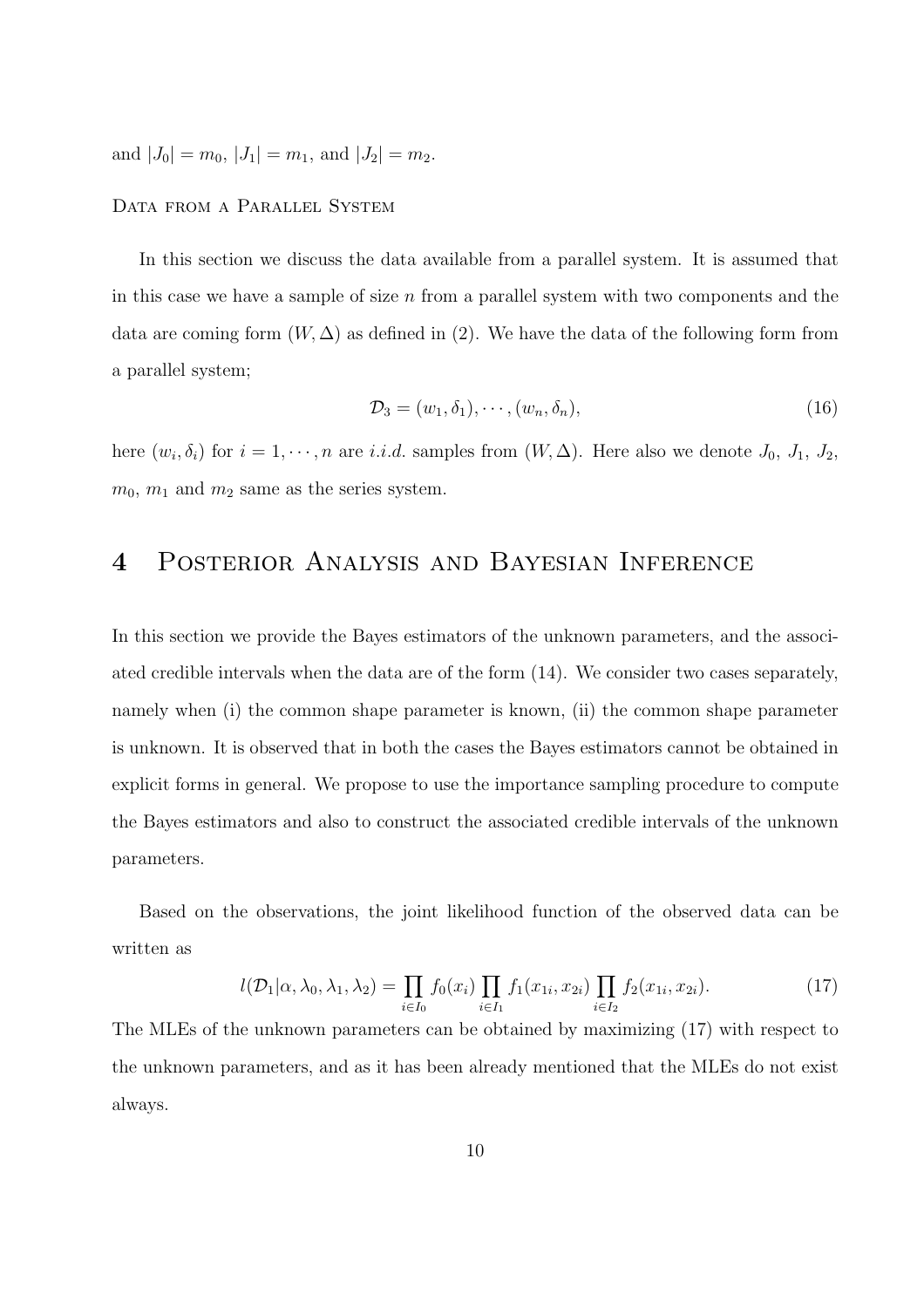#### 4.1 COMMON SHAPE PARAMETER  $\alpha$  is KNOWN

In this case based on the priors  $\pi_1(\cdot)$  on  $(\lambda_0, \lambda_1, \lambda_2)$  as defined in (13), the posterior density function of  $(\lambda_0, \lambda_1, \lambda_2)$  can be written as

$$
l(\lambda_0, \lambda_1, \lambda_2 | \alpha, \mathcal{D}_1) \propto \lambda^{a-\bar{a}} \sum_{j=0}^{n_1} \sum_{k=0}^{n_2} {n_1 \choose j} {n_2 \choose k} \lambda_0^{a_{0jk}-1} e^{-\lambda_0 (T_0(\alpha)+b)} \lambda_1^{a_{1k}-1} e^{-\lambda_1 (T_1(\alpha)+b)}
$$
  

$$
\chi_2^{a_{2j}-1} e^{-\lambda_2 (T_2(\alpha)+b)}
$$
  

$$
\propto \lambda^{a-\bar{a}} \sum_{j=0}^{n_1} \sum_{k=0}^{n_2} w_{jk} \text{Gamma}(\lambda_0; a_{0jk}, b + T_0(\alpha)) \times \text{Gamma}(\lambda_1; a_{1k}, b + T_1(\alpha))
$$
  

$$
\times \text{Gamma}(\lambda_2; a_{2j}, b + T_2(\alpha)), \tag{18}
$$

here  $a_{0jk} = a_0 + n_0 + j + k$ ,  $a_{1k} = a_1 + n_1 + n_2 - k$ ,  $a_{2j} = a_2 + n_1 + n_2 - j$ ,

$$
T_0(\alpha) = \sum_{i \in I_0} x_i^{\alpha} + \sum_{i \in I_2} x_{1i}^{\alpha} + \sum_{i \in I_1} x_{2i}^{\alpha}, \quad T_1(\alpha) = \sum_{i \in I_0} x_i^{\alpha} + \sum_{i \in I_1 \cup I_2} x_{1i}^{\alpha}, \quad T_2(\alpha) = \sum_{i \in I_0} x_i^{\alpha} + \sum_{i \in I_1 \cup I_2} x_{2i}^{\alpha},
$$
  
\n
$$
c_{jk} = {n_1 \choose j} {n_2 \choose k} \frac{\Gamma(a_{0jk})}{(b + T_0(\alpha))^{a_{0jk}}} \times \frac{\Gamma(a_{1k})}{(b + T_1(\alpha))^{a_{1k}}} \times \frac{\Gamma(a_{2j})}{(b + T_2(\alpha))^{a_{2j}}},
$$
  
\nand 
$$
w_{jk} = \frac{c_{jk}}{\left(\sum_{j=0}^{n_1} \sum_{k=0}^{n_2} c_{jk}\right)}.
$$
 (19)

Therefore, under the assumption of independence on  $\lambda_0$ ,  $\lambda_1$  and  $\lambda_2$ , *i.e.* when  $a = \bar{a}$ , it is possible to get the Bayes estimators of  $\lambda_0$ ,  $\lambda_1$  and  $\lambda_2$  explicitly under the squared error loss function using (18), and they will be as follows:

$$
\widehat{\lambda}_{0B} = \frac{1}{b + T_0(\alpha)} \sum_{j=0}^{n_1} \sum_{k=0}^{n_2} w_{jk} a_{0jk},
$$
  

$$
\widehat{\lambda}_{1B} = \frac{1}{b + T_1(\alpha)} \sum_{j=0}^{n_1} \sum_{k=0}^{n_2} w_{jk} a_{1k},
$$
  

$$
\widehat{\lambda}_{2B} = \frac{1}{b + T_2(\alpha)} \sum_{j=0}^{n_1} \sum_{k=0}^{n_2} w_{jk} a_{2j}.
$$

If  $a \neq \overline{a}$ , then the Bayes estimators cannot be obtained explicitly. We need some numerical procedure to compute the Bayes estimators. We propose to use the importance sampling procedure, to compute the Bayes estimator of  $\theta = \theta(\lambda_0, \lambda_1, \lambda_2)$ , any function of  $\lambda_0$ ,  $\lambda_1$  and  $\lambda_2$ , and also to construct the associated HPD credible interval of  $\theta$ .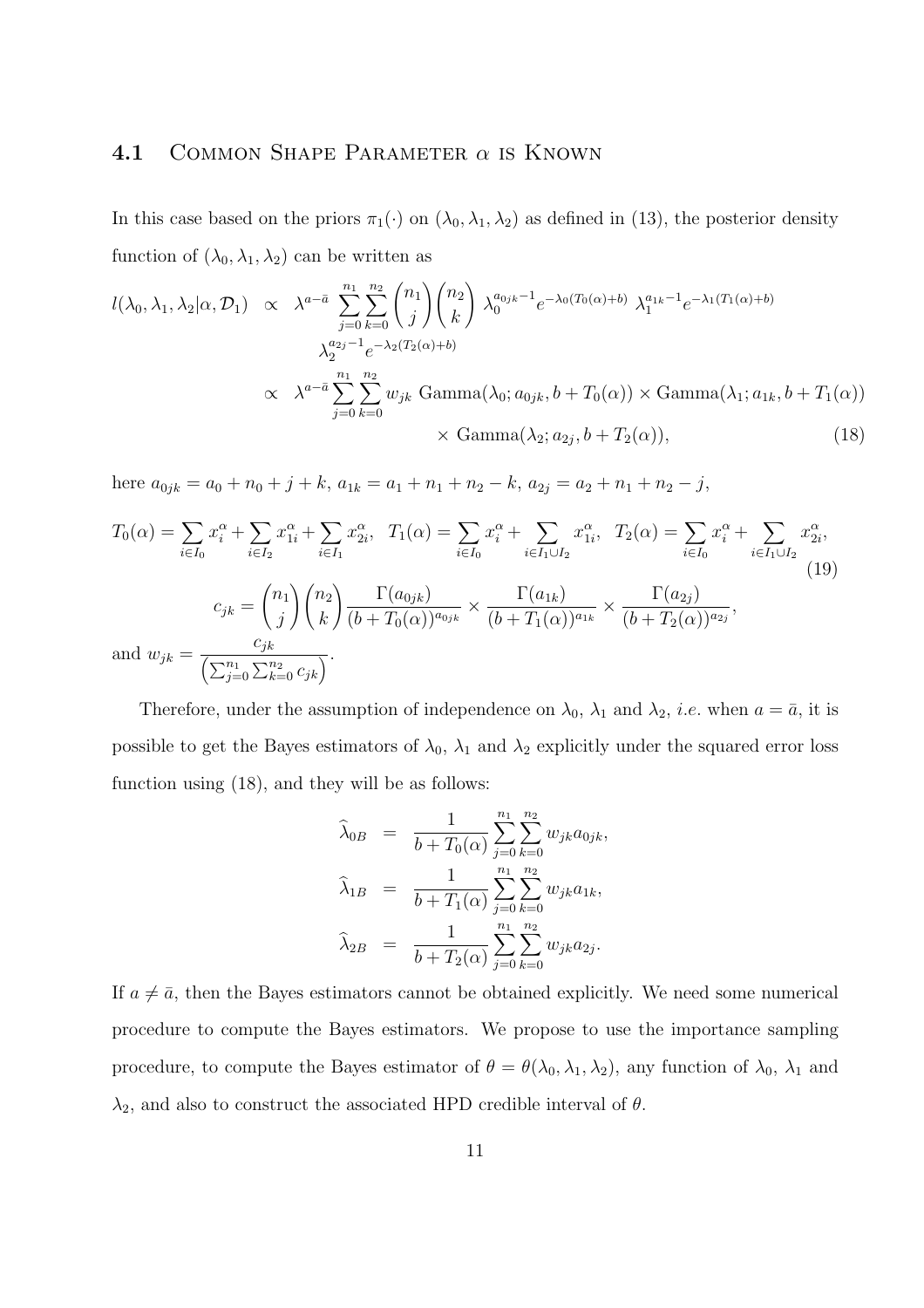Alternatively, the posterior density function of  $(\lambda_0, \lambda_1, \lambda_2)$  can be written as

$$
l(\lambda_0, \lambda_1, \lambda_2 | \alpha, \mathcal{D}_1) \propto \lambda^{a - \bar{a}} \times (\lambda_0 + \lambda_2)^{n_1} \times (\lambda_0 + \lambda_1)^{n_2} \times \text{Gamma}(\lambda_0; a_0 + n_0, T_0(\alpha) + b)
$$
  
 
$$
\times \text{Gamma}(\lambda_1; a_1 + n_1, T_1(\alpha) + b) \times \text{Gamma}(\lambda_2; a_2 + n_2, T_2(\alpha) + b).
$$
  
(20)

Let us denote the right hand side of (20) as  $l_N(\lambda_0, \lambda_1, \lambda_2 | \alpha, \mathcal{D}_1)$ . Therefore,  $l_N(\lambda_0, \lambda_1, \lambda_2 | \alpha, \mathcal{D}_1)$ and  $l(\lambda_0, \lambda_1, \lambda_2 | \alpha, \mathcal{D}_1)$  differ only by proportionality constant. The Bayes estimator of  $\theta$  under the squared error loss function is

$$
\widehat{\theta}_B = \frac{\int_0^\infty \int_0^\infty \int_0^\infty \theta(\lambda_0, \lambda_1, \lambda_2) l_N(\lambda_0, \lambda_1, \lambda_2 | \alpha, \mathcal{D}_1) d\lambda_0 d\lambda_1 d\lambda_2}{\int_0^\infty \int_0^\infty \int_0^\infty l_N(\lambda_0, \lambda_1, \lambda_2 | \alpha, \mathcal{D}_1) d\lambda_0 d\lambda_1 d\lambda_2}.
$$
\n(21)

It is clear from (21) that to approximate  $\hat{\theta}_B(\lambda_0, \lambda_1, \lambda_2)$ , using the importance sampling procedure one needs not compute the normalizing constant. We use the following procedure:

STEP 1: Generate

$$
\lambda_0 \sim \text{Gamma}(\lambda_0; a_0 + n_0, T_0(\alpha)), \tag{22}
$$

$$
\lambda_1 \sim \text{Gamma}(\lambda_1; a_1 + n_1, T_1(\alpha)), \tag{23}
$$

$$
\lambda_2 \sim \text{Gamma}(\lambda_2; a_2 + n_2, T_2(\alpha)). \tag{24}
$$

STEP 2: Repeat this procedure to obtain  $\{(\lambda_{0i}, \lambda_{1i}, \lambda_{2i}); i = 1, \cdots N\}.$ 

STEP 3: The approximate value of  $(21)$  can be obtained as

$$
\frac{\sum_{i=1}^{N} \theta_i h(\lambda_{0i}, \lambda_{1i}, \lambda_{2i})}{\sum_{i=1}^{N} h(\lambda_{0i}, \lambda_{1i}, \lambda_{2i})},
$$
\n(25)

here  $\theta_i = \theta(\lambda_{0i}, \lambda_{1i}, \lambda_{2i})$ , and

$$
h(\lambda_0, \lambda_1, \lambda_2) = (\lambda_0 + \lambda_1 + \lambda_2)^{a - \bar{a}} \times (\lambda_0 + \lambda_2)^{n_1} \times (\lambda_0 + \lambda_1)^{n_2}.
$$
 (26)

The estimator (25) is a consistent estimator of  $\theta$ . Note that although  $h(\cdot)$  is an unbounded function, if  $\lambda_0$ ,  $\lambda_1$  and  $\lambda_2$  have distributions (22), (23) and (24) respectively, and they are independently distributed, then  $E(h^k(\lambda_0, \lambda_1, \lambda_2)) < \infty$  for all  $k = 1, 2, \cdots$ .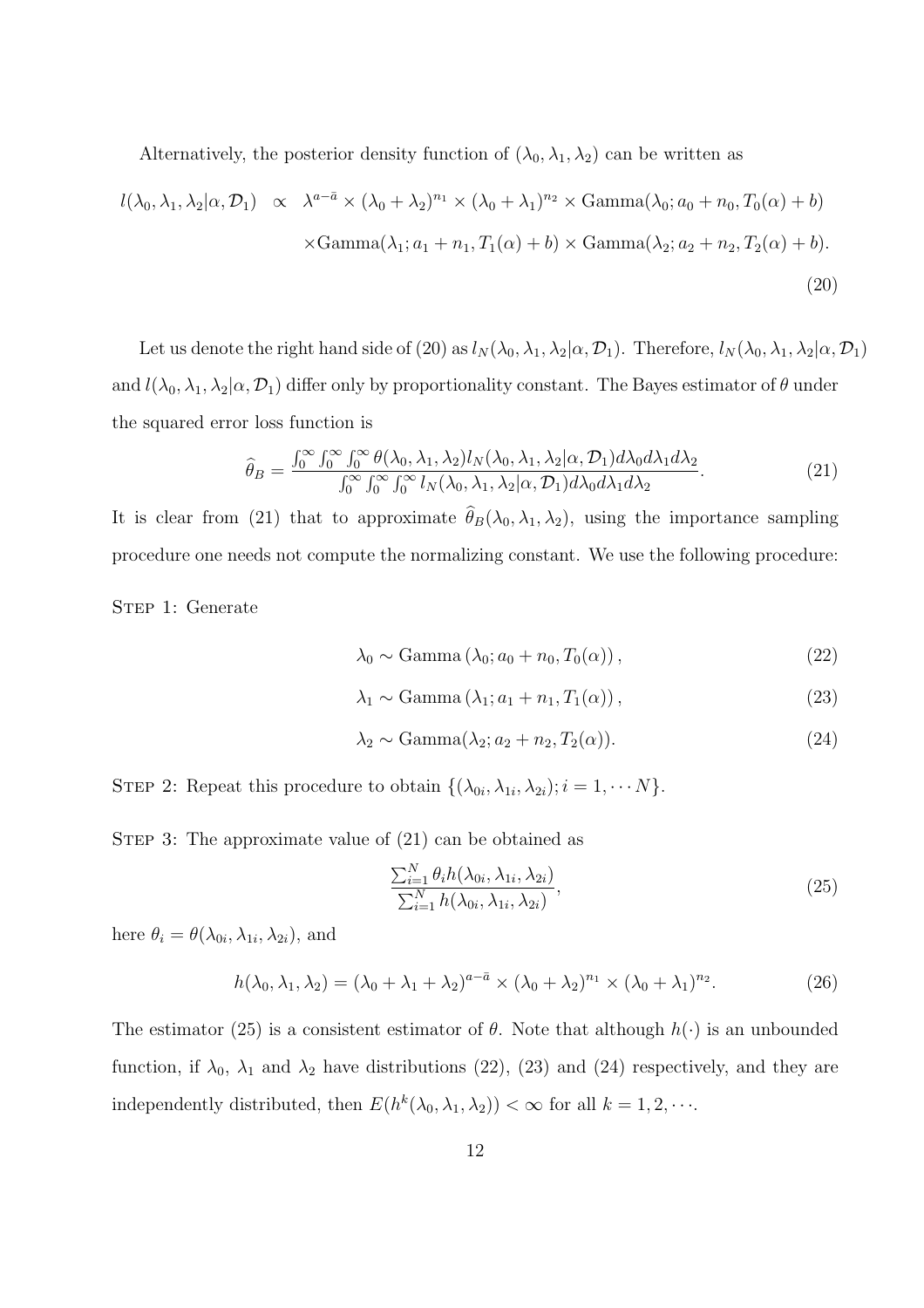The same method can be used to compute a HPD credible interval of  $\theta$ , any function of  $\lambda_0$ ,  $\lambda_1$  and  $\lambda_2$ . Suppose for  $0 < p < 1$ ,  $\theta_p$  is  $P[\theta \leq \theta_p | \mathcal{D}_1] = p$ . Now consider the following function

$$
g(\lambda_0, \lambda_1, \lambda_2) = \begin{cases} 1 & \text{if } \theta \le \theta_p \\ 0 & \text{if } \theta > \theta_p. \end{cases}
$$
 (27)

Clearly,  $E(g(\lambda_0, \lambda_1, \lambda_2)|\mathcal{D}_1) = p$ . Therefore, a consistent estimator of  $\theta_p$  under the squared error loss function can be obtained from the generated sample  $\{(\lambda_{0i}, \lambda_{1i}, \lambda_{2i}); i = 1, \cdots N\},\$ as follows. Let

$$
w_i = \frac{h(\lambda_{0i}, \lambda_{1i}, \lambda_{2i})}{\sum_{j=1}^N h(\lambda_{0j}, \lambda_{1j}, \lambda_{2j})}.
$$
\n(28)

Rearrange,  $\{(\theta_1, w_1), \cdots, (\theta_N, w_N)\}\$ as  $\{(\theta_{(1)}, w_{(1)}), \cdots, (\theta_{(N)}, w_{(N)})\}\$ , where  $\theta_{(1)} < \cdots < \theta_{(N)}\$ , and  $w_{(i)}$ 's are not ordered, they are just associated with  $\theta_{(i)}$ . Then a consistent Bayes estimator of  $\theta_p$  is  $\theta_p = \theta_{(N_p)}$ , where  $N_p$  is the integer satisfying

$$
\sum_{i=1}^{N_p} w_{(i)} \le p < \sum_{i=1}^{N_p+1} w_{(i)}.\tag{29}
$$

Now using the above procedure, a  $100(1-\gamma)\%$  credible interval of  $\theta$  can be obtained as  $(\theta_{\delta}, \theta_{\delta+1-\gamma}), \text{ for } \delta = w_{(1)}, w_{(1)} + w_{(2)}, \cdots,$  $\sum_{n=1}^{N_1}$  $i=1$  $w_{(i)}$ . Therefore, a 100(1- $\gamma$ )% HPD credible interval of  $\theta$  becomes  $(\widehat{\theta}_{\delta^*}, \widehat{\theta}_{\delta^*+1-\gamma})$ , where  $\delta^*$  satisfies

$$
\widehat{\theta}_{\delta^*+1-\gamma}-\widehat{\theta}_{\delta^*}\leq \widehat{\theta}_{\delta+1-\gamma}-\widehat{\theta}_{\delta}, \quad \text{ for all } \delta.
$$

### 4.2 COMMON SHAPE PARAMETER  $\alpha$  is UNKNOWN

In this case, the posterior density function of  $\lambda_0$ ,  $\lambda_1$ ,  $\lambda_2$  and  $\alpha$  can be written as

$$
l(\lambda_0, \lambda_1, \lambda_2, \alpha | \mathcal{D}_1) = l(\lambda_0, \lambda_1, \lambda_2 | \alpha, \mathcal{D}_1) \times l(\alpha | \mathcal{D}_1).
$$
\n(30)

In this case  $l(\lambda_0, \lambda_1, \lambda_2 | \alpha, \mathcal{D}_1)$  can be written as

$$
l(\lambda_0, \lambda_1, \lambda_2 | \alpha, \mathcal{D}_1) \propto h(\lambda_0, \lambda_1, \lambda_2) \times \text{Gamma}(\lambda_0; a_0 + n_0, T_0(\alpha) + b)
$$
  
 
$$
\times \text{Gamma}(\lambda_1; a_1 + n_1, T_1(\alpha) + b) \times \text{Gamma}(\lambda_2; a_2 + n_2, T_2(\alpha) + b)
$$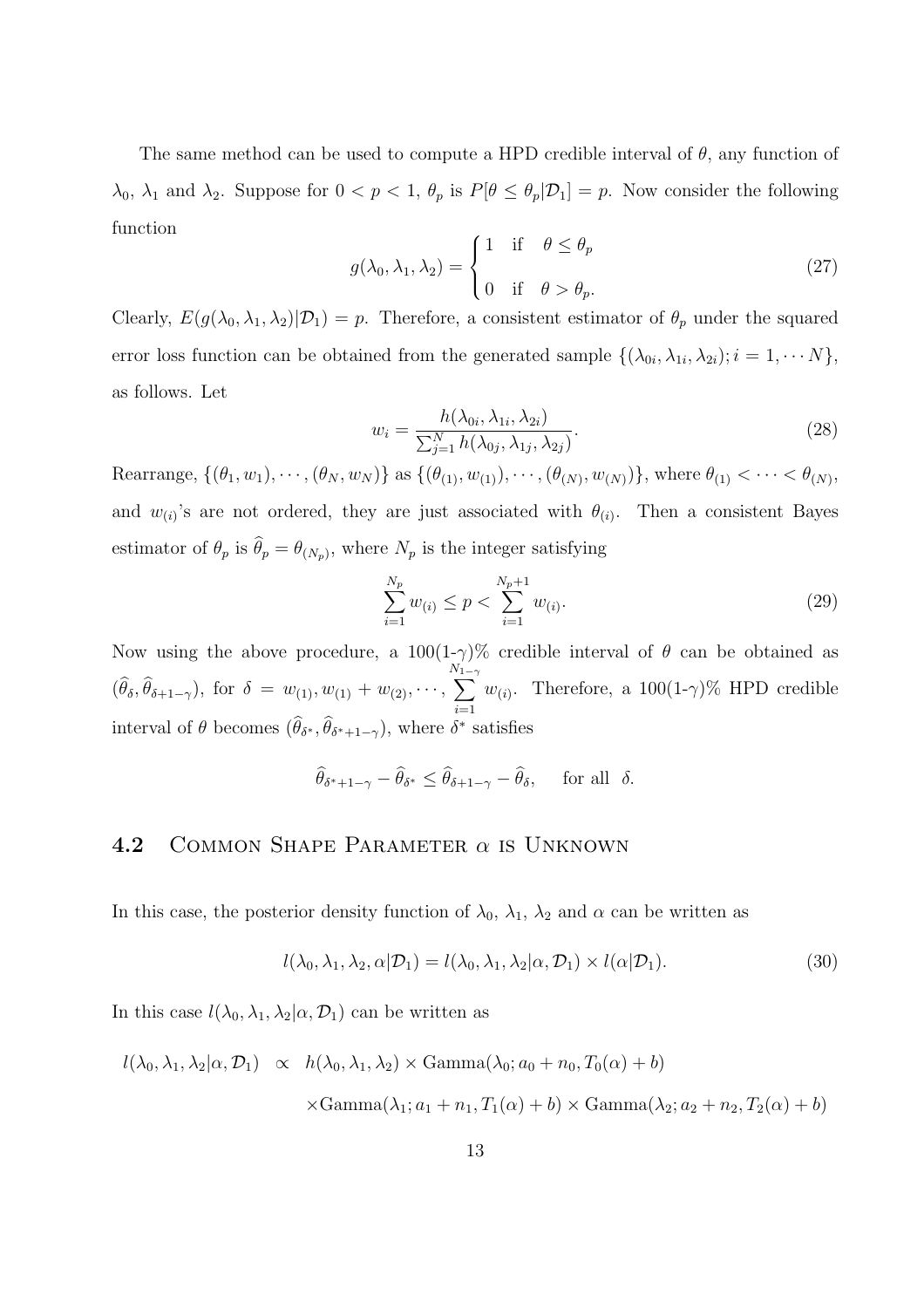and  $l(\alpha|\mathcal{D}_1)$  can be written as

$$
l(\alpha|\mathcal{D}_1) \propto \frac{\pi_2(\alpha) \times \alpha^{n_0 + 2n_1 + 2n_2} \left\{ \prod_{I_0} x_i^{\alpha - 1} \right\} \left\{ \prod_{I_1 \cup I_2} x_{1i}^{\alpha - 1} x_{2i}^{\alpha - 1} \right\}}{(T_0(\alpha) + b)^{a_0 + n_0} \times (T_1(\alpha) + b)^{a_1 + n_1} \times (T_2(\alpha) + b)^{a_2 + n_2}}.
$$
(31)

Now if we denote

$$
l_N(\lambda_0, \lambda_1, \lambda_2, \alpha | \mathcal{D}_1) = h(\lambda_0, \lambda_1, \lambda_2) \times \text{Gamma}(\lambda_0; a_0 + n_0, T_0(\alpha))
$$
  
 
$$
\times \text{Gamma}(\lambda_1; a_1 + n_1, T_1(\alpha)) \times \text{Gamma}(\lambda_2; a_2 + n_2, T_2(\alpha))
$$
  
 
$$
\times \frac{\pi_2(\alpha) \times \alpha^{n_0 + 2n_1 + 2n_2} \{ \prod_{l_0} x_i^{\alpha - 1} \} \{ \prod_{l_1 \cup l_2} x_{1i}^{\alpha - 1} x_{2i}^{\alpha - 1} \}}{(T_0(\alpha) + b)^{a_0 + n_0} \times (T_1(\alpha) + b)^{a_1 + n_1} \times (T_2(\alpha) + b)^{a_2 + n_2}},
$$
 (32)

the Bayes estimator of  $\theta = \theta(\lambda_0, \lambda_1, \lambda_2, \alpha)$  under the squared error loss function is

$$
\widehat{\theta}_B = \frac{\int_0^\infty \int_0^\infty \int_0^\infty \int_0^\infty \theta(\lambda_0, \lambda_1, \lambda_2, \alpha) l_N(\lambda_0, \lambda_1, \lambda_2, \alpha | \mathcal{D}_1) d\lambda_0 d\lambda_1 d\lambda_2 d\alpha}{\int_0^\infty \int_0^\infty \int_0^\infty \int_0^\infty l_N(\lambda_0, \lambda_1, \lambda_2, \alpha | \mathcal{D}_1) d\lambda_0 d\lambda_1 d\lambda_2 d\alpha}.
$$
\n(33)

Even if the form of  $\pi_2(\alpha)$  is known, it is not possible to compute explicitly (33) in general. In this case we use an importance sampling procedure to provide a consistent estimator of (33). We need the following lemma for further development.

LEMMA 1: If the PDF of  $\pi_2(\alpha)$  is log-concave, then  $l(\alpha|\mathcal{D}_1)$  is log-concave.

PROOF: The proof can be obtained along the same line as the proof of Theorem 2 of Kundu (2008), and therefore it is avoided.  $\blacksquare$ 

Now using Lemma 1, we provide an importance sampling method to provide a consistent estimator of (33) and the HPD associated credible as follows.

STEP 1: Generate  $\alpha_1$  from the log-concave density  $l(\alpha|\mathcal{D}_1)$  as given in (31) using the method proposed by Devroye (1984). It should be mentioned that to apply Devroye's method one needs to know the mode of the density function.

STEP 2: Generate

$$
\lambda_{01}|\alpha, \mathcal{D}_1 \sim \text{Gamma}(\lambda_0; a_0 + n_0, T_0(\alpha) + b),
$$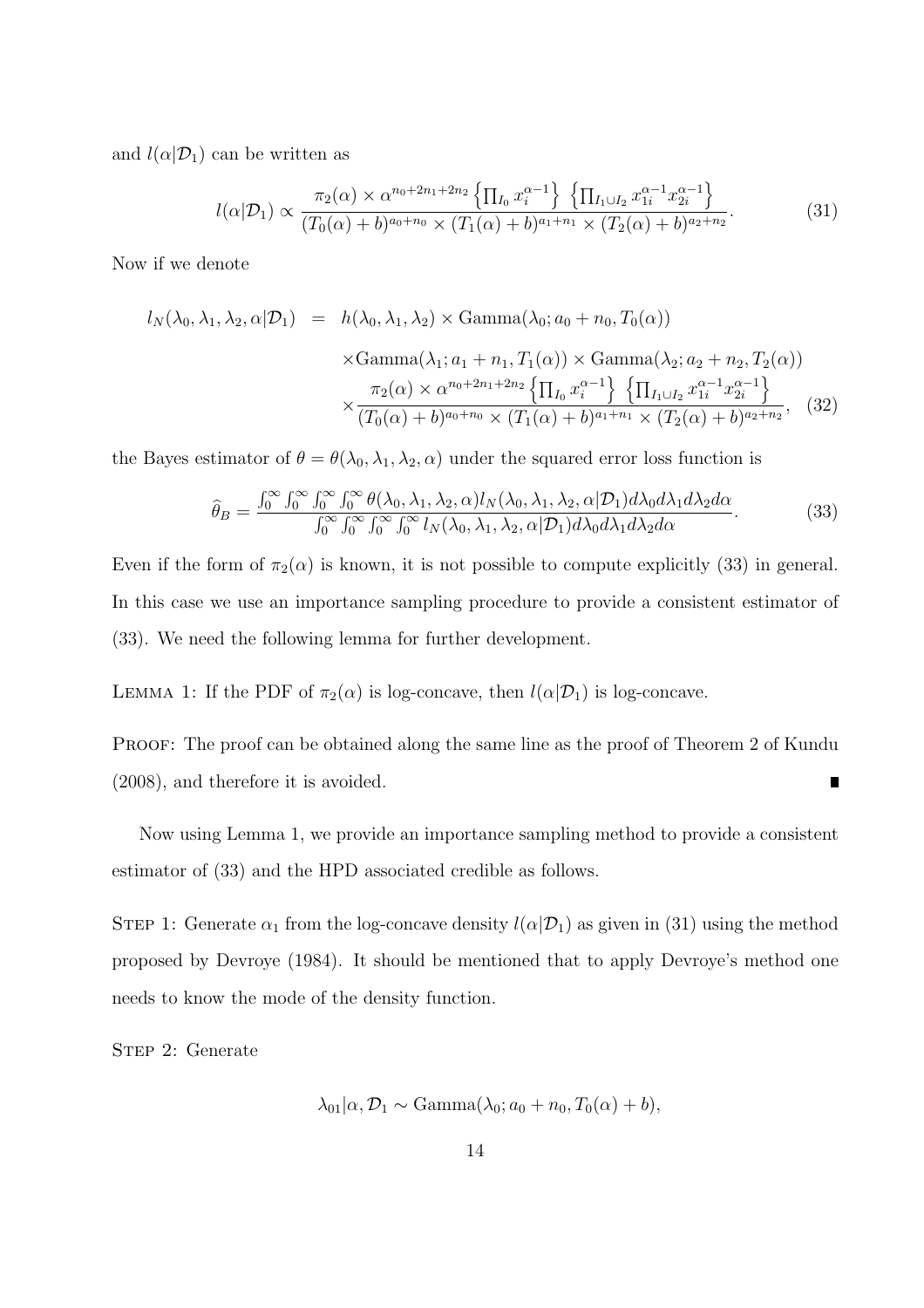$$
\lambda_{11}|\alpha, \mathcal{D}_1 \sim \text{Gamma}(\lambda_1; a_1 + n_1, T_1(\alpha) + b),
$$
  
 $\lambda_{21}|\alpha, \mathcal{D}_1 \sim \text{Gamma}(\lambda_2; a_2 + n_2, T_2(\alpha) + b).$ 

STEP 3: Repeat Step 1 and Step 2, to obtain  $\{(\alpha_i, \lambda_{0i}, \lambda_{1i}, \lambda_{2i}); i = 1, \cdots N\}$ .

STEP 4: A consistent estimator of  $(33)$  can be obtained as

$$
\frac{\sum_{i=1}^{N} \theta_i h(\lambda_{0i}, \lambda_{1i}, \lambda_{2i})}{\sum_{j=1}^{N} h(\lambda_{0j}, \lambda_{1j}, \lambda_{2j})},
$$
\n(34)

here  $\theta_i = \theta(\alpha_i, \lambda_{0i}, \lambda_{1i}, \lambda_{2i})$ , and  $h(\lambda_0, \lambda_1, \lambda_2)$  is same as defined in (26).

Exactly similar procedure can be used as described in the previous section, to compute the HPD credible interval for  $\theta$ .

# 5 DATA ANALYSIS

We have analyzed one data set for illustrative purposes. The data set has been obtained from Meintanis (2007) and it is presented in Table 1. It represents the UEFA Champion's League (soccer) data, where at least one goal is scored by the home team and at least one goal scored directly from a penalty kick, foul kick or any other direct kick (all of them together will be called as *kick* goal) by any team have been considered. The soccer is a ninety minutes game. Here, we are interested about the two variables only,  $X_1$  and  $X_2$ , where  $X_1$  represents the time in minutes of the first *kick* goal scored by any team and  $X_2$  represents the time of the first goal of any type scored by the home team. In this case all possibilities are open, for example  $X_1 < X_2$ , or  $X_1 > X_2$  or  $X_1 = X_2 = X$  (say), and they occur with non-zero probabilities. Therefore, some singular distribution function should be used to analyze this data set.

Before going to analyze the data using MOBW model, first we want to get an idea about the hazard functions of the marginals. We have presented in Figure 1 the scaled TTT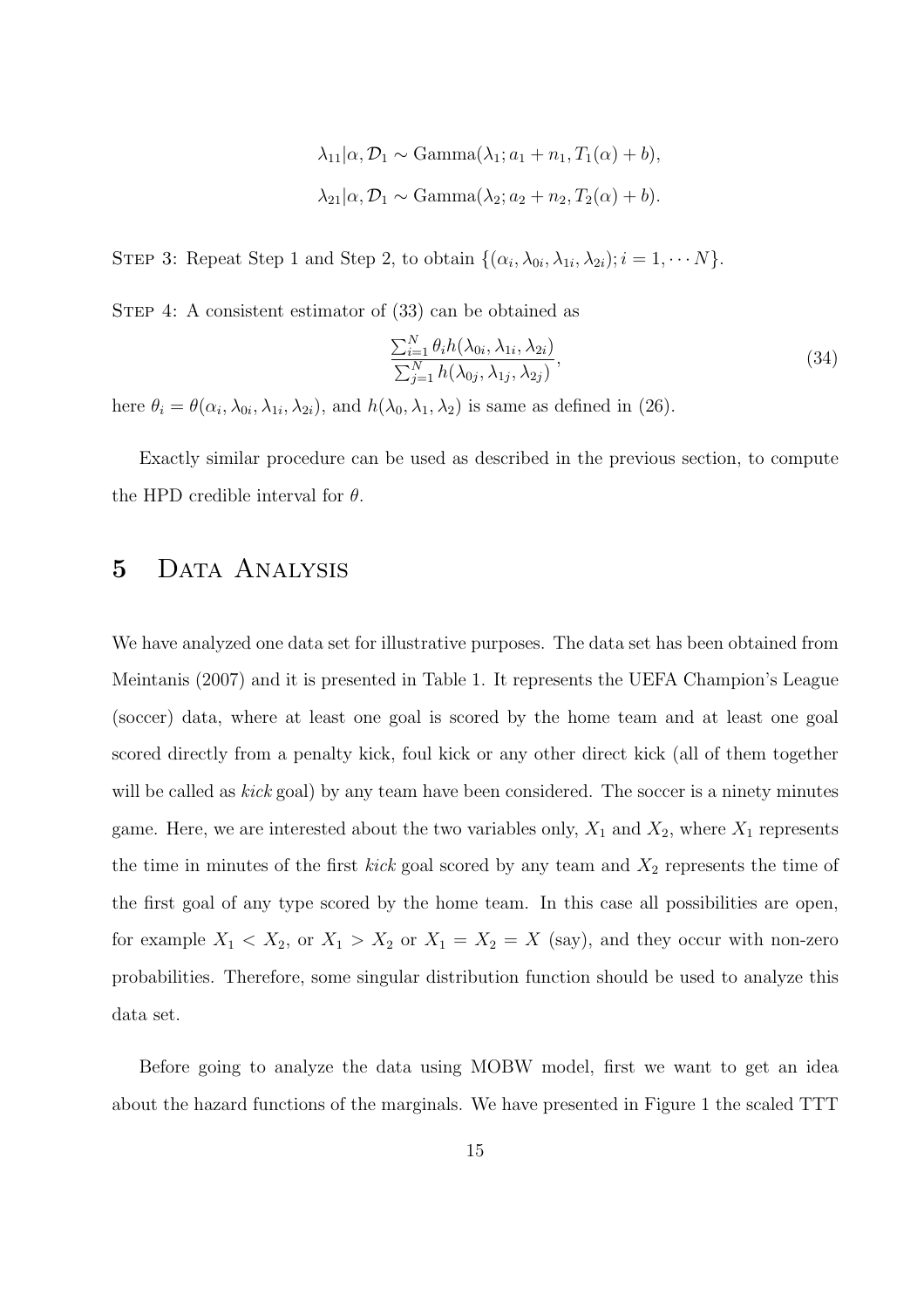| 2005-2006              | $X_1$ | $X_2$ | 2004-2005               | X1                          | X2             |
|------------------------|-------|-------|-------------------------|-----------------------------|----------------|
|                        |       |       |                         |                             |                |
| Lyon-Real Madrid       | 26    | 20    | Internazionale-Bremen   | 34                          | 34             |
| Milan-Fenerbahce       | 63    | 18    | Real Madrid-Roma        | 53                          | 39             |
| Chelsea-Anderlecht     | 19    | 19    | Man. United-Fenerbahce  | 54                          | $\overline{7}$ |
| Club Brugge-Juventus   | 66    | 85    | Bayern-Ajax             | 51                          | 28             |
| Fenerbahce-PSV         | 40    | 40    | Moscow-PSG              | 76                          | 64             |
| Internazionale-Rangers | 49    | 49    | Barcelona-Shakhtar      | 64                          | 15             |
| Panathinaikos-Bremen   | 8     | 8     | Leverkusen-Roma         | 26                          | 48             |
| Ajax-Arsenal           | 69    | 71    | Arsenal-Panathinaikos   | 16                          | 16             |
| Man. United-Benfica    | 39    | 39    | Dynamo Kyiv-Real Madrid | 44                          | 13             |
| Real Madrid-Rosenborg  | 82    | 48    | Man. United-Sparta      | 25                          | 14             |
| Villarreal-Benfica     | 72    | 72    | Bayern-M. TelAviv       | 55                          | 11             |
| Juventus-Bayern        | 66    | 62    | Bremen-Internazionale   | 49                          | 49             |
| Club Brugge-Rapid      | 25    | 9     | Anderlecht-Valencia     | 24                          | 24             |
| Olympiacos-Lyon        | 41    | 3     | Panathinaikos-PSV       | 44                          | 30             |
| Internazionale-Porto   | 16    | 75    | Arsenal-Rosenborg       | 42                          | 3              |
| Schalke-PSV            | 18    | 18    | Liverpool-Olympiacos    | 27                          | 47             |
| Barcelona-Bremen       | 22    | 14    | M. Tel-Aviv-Juventus    | 28                          | 28             |
| Milan-Schalke          | 42    | 42    | Bremen-Panathinaikos    | $\mathcal{D}_{\mathcal{L}}$ | $\overline{2}$ |
| Rapid-Juventus         | 36    | 52    |                         |                             |                |

Table 1: UEFA Champion's League data

plot; see Aarset (1987). If a family has a survival function  $S(y) = 1 - F(y)$ , the scaled TTT transform is  $g(u) = H^{-1}(u)/H^{-1}(1)$  for  $0 < u < 1$ , where  $H^{-1}(u) = \int^{F^{-1}(u)} f(u) du$  $S(y)dy.$ The corresponding empirical version of the scaled TTT transform is given by  $g_n(r/n)$  =  $H_n^{-1}(r/n)/H_n^{-1}(1) = \left[\sum_{n=1}^r$  $i=1$  $y_{i:n} + (n - r)y_{r:n}$ 1 , where  $r = 1, \dots, n$ , with  $y_{i:n}$ ,  $i = 1, \dots, n$ , being the order statistics of the sample. It has been shown by Aarset (1987) that the scaled TTT transform is convex (concave) if the hazard rate is decreasing (increasing) and for bathtub (unimodal) shaped hazard rate, the scaled TTT transform is first convex (concave) and then concave (convex). In this example, the scaled TTT transform of both  $X_1$  and  $X_2$ presented in Figure 1, shows that in both cases the scaled TTT transforms are concave; we can therefore conclude that both marginals have increasing hazard rates.

We would like to analyze the data using MOBW model also. In this case  $n = 37$ ,  $n_0$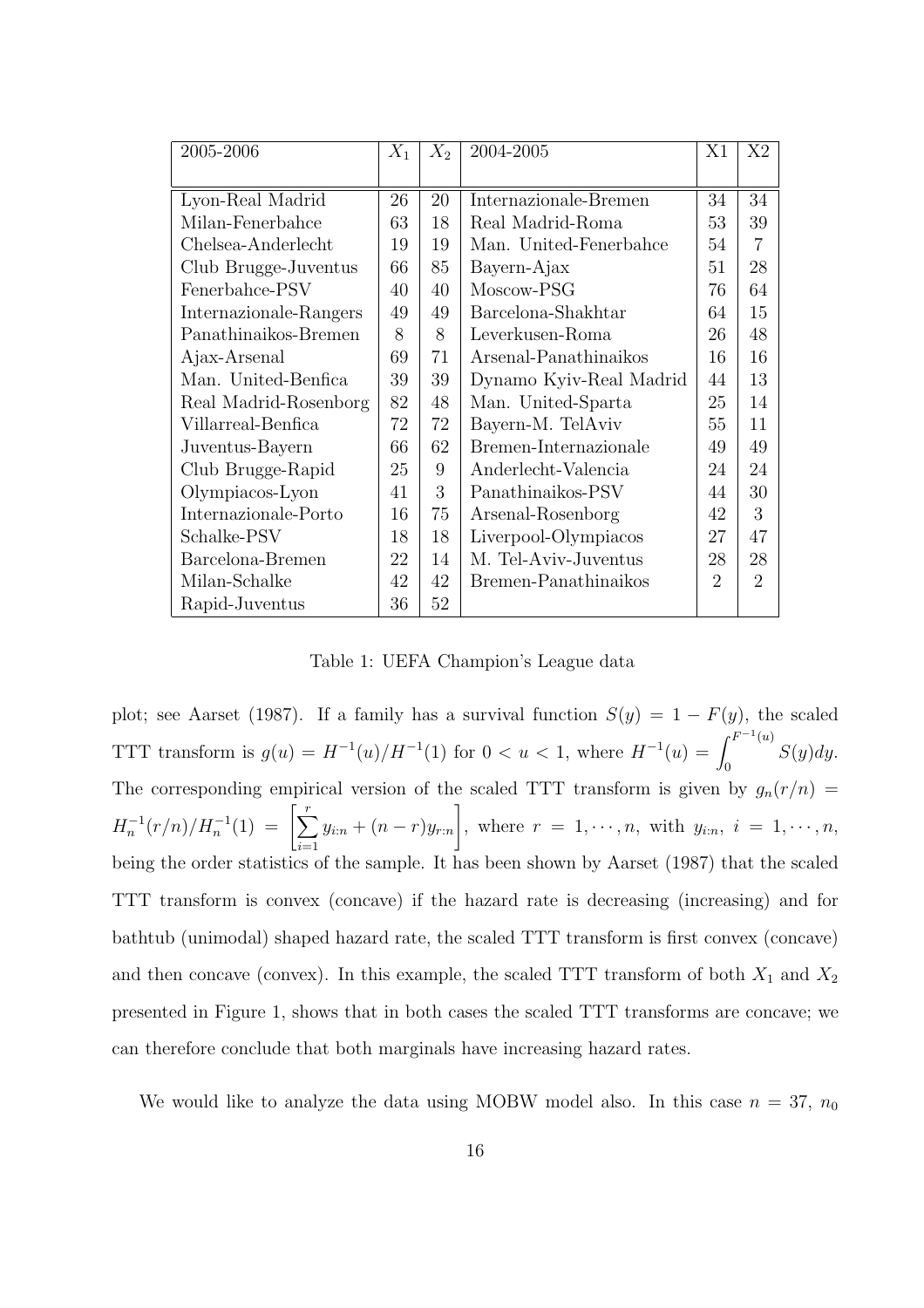

Figure 1: The scaled TTT transform of  $X_1$  and  $X_2$ .

 $= 14$ ,  $n_1 = 6$ ,  $n_2 = 17$ . The sample mean (standard deviation) of  $X_1$  and  $X_2$  are 40.89 (20.14) and 32.86 (22.83) respectively. All the data points have been divided by 100 so that the shape and scale parameters are of the same order. It is not going to make any difference in any statistical inference, although it has helped in the calculation part. We have assumed that the prior distribution of  $\alpha$  is Gamma $(\alpha; c, d)$ . Since we do not have any prior information, we have taken all the hyper-parameters to be 0.001 (instead of 0.0), as suggested by Congdon (2001). It may be mentioned that for  $c = 0.001$ , and  $d = 0.001$ , the PDF of Gamma $(\alpha; c, d)$  is not log-concave, but still the posterior of PDF  $l(\alpha | \mathcal{D}_1)$  as defined in (31) is still log-concave. First we have generated  $\alpha$  as suggested in Kundu (2008). The histogram of the generated samples and the PDF of  $l(\alpha|\mathcal{D}_1)$  are plotted in Figure 2. Clearly, they match very well.

Finally we compute consistent Bayes estimates of  $\alpha$ ,  $\lambda_0$ ,  $\lambda_1$  and  $\lambda_2$  with respect to squared error loss functions and they are 1.7049, 2.0750, 0.9566, 3.0368 respectively. The corresponding credible intervals are (1.3280, 1.8920), (1.4852, 2.3571), (0.5045, 1.4816) and (2.1901, 3.5573) respectively.

Now the natural question is how good is this model? Unfortunately there does not exist a general bivariate goodness of fit test like in the univariate situations. We want to see how well the model fits the marginals and to the minimum. Although it is well known that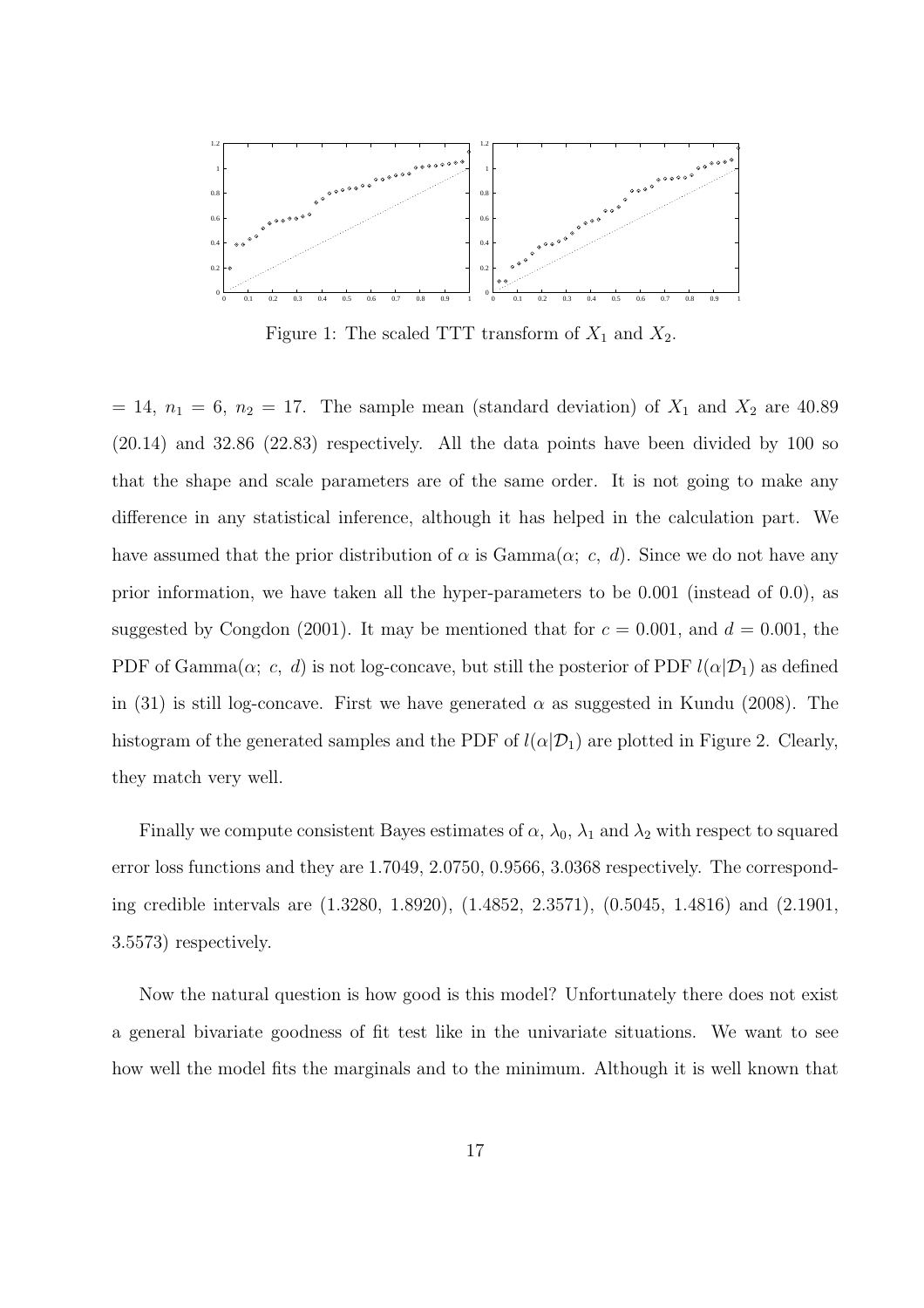

Figure 2: The histogram of the generated samples and the PDF of  $l(\alpha|\mathcal{D}_1)$ .

they are not sufficient, at least they are necessary. We compute the Kolmogorov-Smirnov statistics to the fitted marginals and to the  $\min\{X_1, X_2\}$ , they are 0.123, 0.152 and 0.136 the associated p values are 0.631, 0.358 and 0.498, respectively. Therefore, based on the above results, we can conclude that Weibull distribution can be used for the marginals and for the minimum.

For comparison purposes we have reported the maximum likelihood estimates of  $\alpha$ ,  $\lambda_0$ ,  $\lambda_1$ ,  $\lambda_2$  and they are 1.6954, 2.1927, 1.1192, 2.8852 respectively. The associated 95% confidence intervals are as follows; (1.3284, 2.0623), (1.5001, 2.8754), (0.5411, 1.6973), (1.3023, 4.4681) respectively. Interestingly, the Bayes estimate of  $\alpha$  and the MLE estimate of  $\alpha$  match very well, although the length of the credible interval is smaller than the length of the confidence intervals.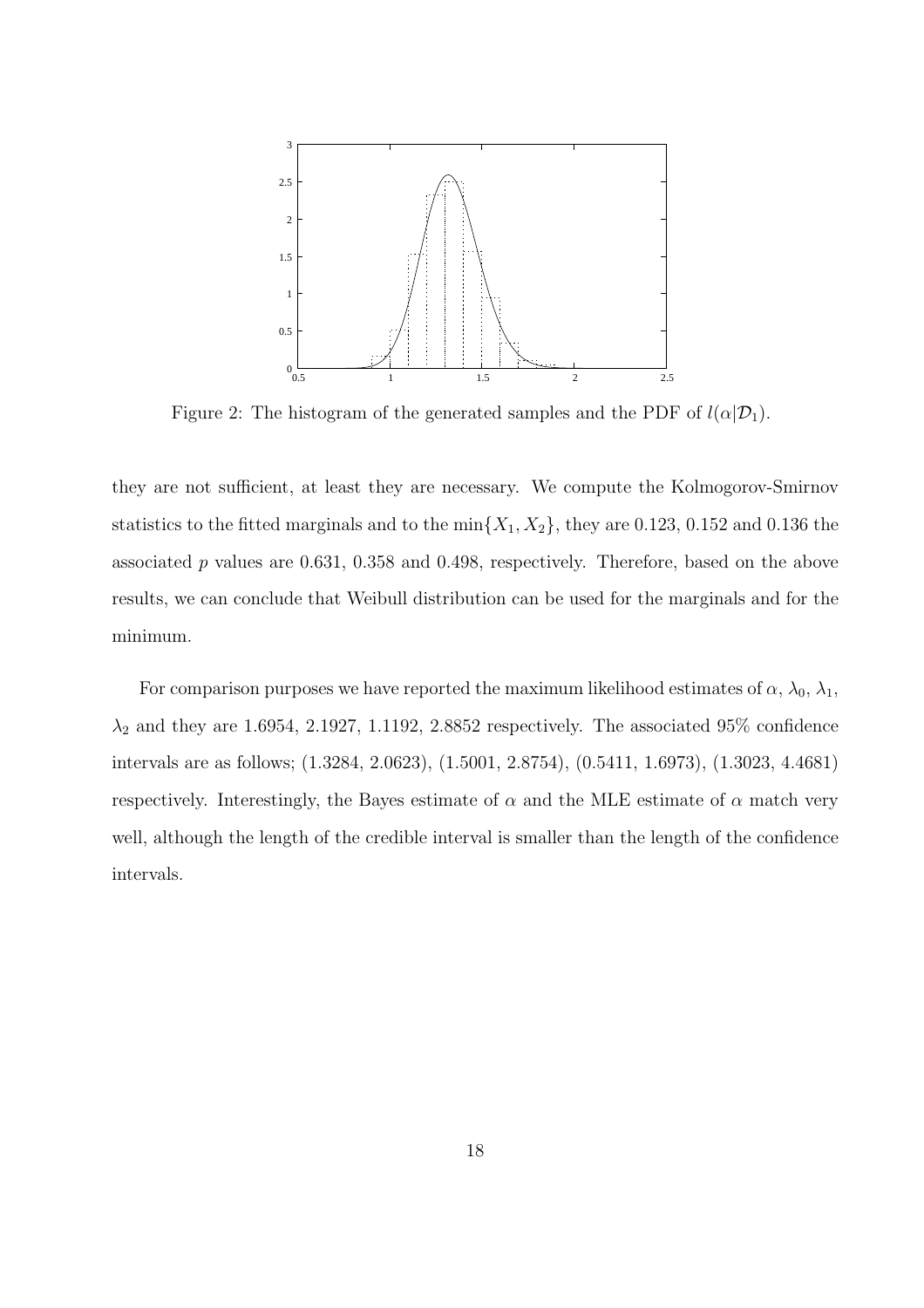# 6 Series and Parallel Systems

#### 6.1 SERIES SYSTEM

In this section it is assumed that we have a sample of size  $n$ , from a two-component series system. We will indicate how to develop the Bayesian inference of the unknown parameters under the assumption that  $(X_1, X_2) \sim \text{MOBW}(\alpha, \lambda_0, \lambda_1, \lambda_2)$ , when  $X_1$  and  $X_2$  denote the lifetime of the Component 1 and Component 2 respectively. It may be mentioned that Pena and Gupta (1990) considered the same problem, under the assumptions that  $(X_1, X_2)$  follows MOBE distribution. Although they have obtained the Bayes estimators under the squared error loss function, they have not provided the HPD credible intervals.

Now based on the observations (15), the likelihood function can be written as

$$
l(\mathcal{D}_2|\alpha,\lambda_0,\lambda_1,\lambda_2) = \prod_{i\in J_0} \left\{ \alpha \lambda_0 z_j^{\alpha-1} e^{-\lambda z_j^{\alpha}} \right\} \prod_{i\in J_1} \left\{ \alpha \lambda_1 z_j^{\alpha-1} e^{-\lambda z_j^{\alpha}} \right\} \prod_{i\in J_2} \left\{ \alpha \lambda_2 z_j^{\alpha-1} e^{-\lambda z_j^{\alpha}} \right\}
$$
  

$$
= \alpha^n \lambda_0^{m_0} \lambda_1^{m_1} \lambda_2^{m_2} e^{-\lambda \sum_{i=1}^n z_j^{\alpha}} \prod_{i=1}^n z_j^{\alpha-1}, \tag{35}
$$

here  $\lambda = \lambda_0 + \lambda_1 + \lambda_2$ . Now based on the prior distribution as described in Section 3, the joint posterior density function of  $\alpha$ ,  $\lambda_0$ ,  $\lambda_1$  and  $\lambda_2$  can be written as

$$
l(\alpha, \lambda_0, \lambda_1, \lambda_2 | \mathcal{D}_2) = \alpha^n \lambda^{a - \bar{a}} \left\{ \prod_{i=1}^n z_j^{\alpha - 1} \right\} \lambda_0^{m_0 + a_0 - 1} e^{-\lambda_0 (b + \sum_{i=1}^n z_i^{\alpha})} \lambda_1^{m_1 + a_1 - 1} e^{-\lambda_1 (b + \sum_{i=1}^n z_i^{\alpha})}
$$
  

$$
\lambda_2^{m_2 + a_2 - 1} e^{-\lambda_2 (b + \sum_{i=1}^n z_i^{\alpha})}.
$$
 (36)

The posterior density function (36) can be re-written as

$$
l(\alpha, \lambda_0, \lambda_1, \lambda_2 | \mathcal{D}_2) = l(\lambda_0, \lambda_1, \lambda_2 | \mathcal{D}_2, \alpha) \times l(\alpha | \mathcal{D}_2),
$$
\n(37)

where

$$
l(\alpha|\mathcal{D}_2) \propto \frac{\alpha^n \prod_{i=1}^n z_j^{\alpha-1} \pi_2(\alpha)}{\left(b + \sum_{i=1}^n z_j^{\alpha}\right)},
$$
\n(38)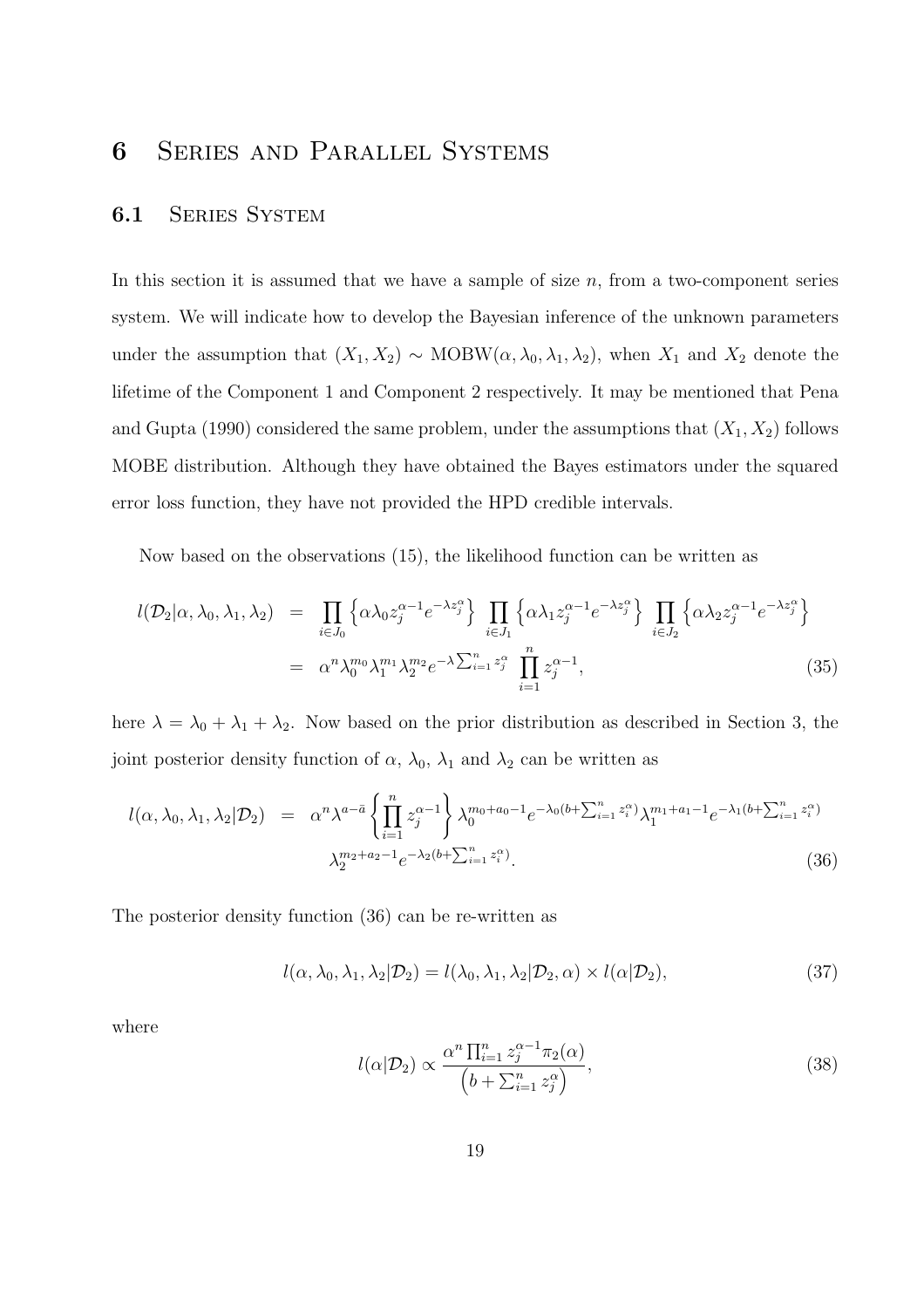and

$$
l(\lambda_0, \lambda_1, \lambda_2 | \alpha, \mathcal{D}_2) = \frac{\Gamma(\bar{a} + m_0 + m_1 + m_2)}{\Gamma(a + m_0 + m_1 + m_2)} \times \left[ \lambda (b + \sum_{j=1}^n z_j^{\alpha}) \right]^{a - \bar{a}} \times \prod_{i=0}^2 \text{Gamma} \left( \lambda_i; m_i + a_i, b + \sum_{j=1}^n z_j^{\alpha} \right) \times \text{GD}(a + m_0 + m_1 + m_2, b + \sum_{j=1}^n z_j^{\alpha}, a_0 + m_0, a_1 + m_1, a_2 + m_2).
$$
\n(39)

It is clear from (39) that for known  $\alpha$ , using Theorem 2 of Pena and Gupta (1990), the Bayes estimators of  $\lambda_0$ ,  $\lambda_1$  and  $\lambda_2$  with respect to squared error loss function are respectively

$$
c \times \frac{m_0 + a_0}{b + \sum_{j=1}^n z_j^{\alpha}}, \quad c \times \frac{m_1 + a_1}{b + \sum_{j=1}^n z_j^{\alpha}}, \quad \text{and} \quad c \times \frac{m_2 + a_2}{b + \sum_{j=1}^n z_j^{\alpha}}, \tag{40}
$$

where

$$
c = \frac{a + m_0 + m_1 + m_2}{\bar{a} + m_0 + m_1 + m_2}.
$$

Note that under the independent priors of  $\lambda_0$ ,  $\lambda_1$  and  $\lambda_2$ , *i.e.* when  $a = a_1 + a_2 + a_3 = \overline{a}$ ,  $c = 1$ . Although for known  $\alpha$ , the Bayes estimators can be obtained in explicit forms, the corresponding HPD credible intervals cannot be obtained explicitly. We propose to use the importance sampling procedure to compute the HPD credible intervals of the unknown parameters, the details will be explained later.

Now we consider the more important case, *i.e.*, when  $\alpha$  is also unknown. In this case, the Bayes estimator of any function of  $\alpha$ ,  $\lambda_0$ ,  $\lambda_1$ ,  $\lambda_2$  say  $g(\alpha, \lambda_0, \lambda_1, \lambda_2)$ , with respect to squared error loss function can be obtained as the posterior expectation of  $g(\alpha, \lambda_0, \lambda_1, \lambda_2)$ , *i.e.* 

$$
\widehat{g}_B = E(g(\alpha, \lambda_0, \lambda_1, \lambda_2)|\mathcal{D}_2) = \frac{\int_0^\infty \int_0^\infty \int_0^\infty \int_0^\infty g(\alpha, \lambda_0, \lambda_1, \lambda_2) l(\alpha, \lambda_0, \lambda_1, \lambda_2) d\alpha d\lambda_0 d\lambda_1 d\lambda_2}{\int_0^\infty \int_0^\infty \int_0^\infty \int_0^\infty l(\alpha, \lambda_0, \lambda_1, \lambda_2) d\alpha d\lambda_0 d\lambda_1 d\lambda_2}.
$$
\n(41)

Clearly, (41) cannot be computed explicitly, in most of the cases even if we know  $\pi_2(\alpha)$ explicitly. Although, importance sampling procedure can be used very effectively to provide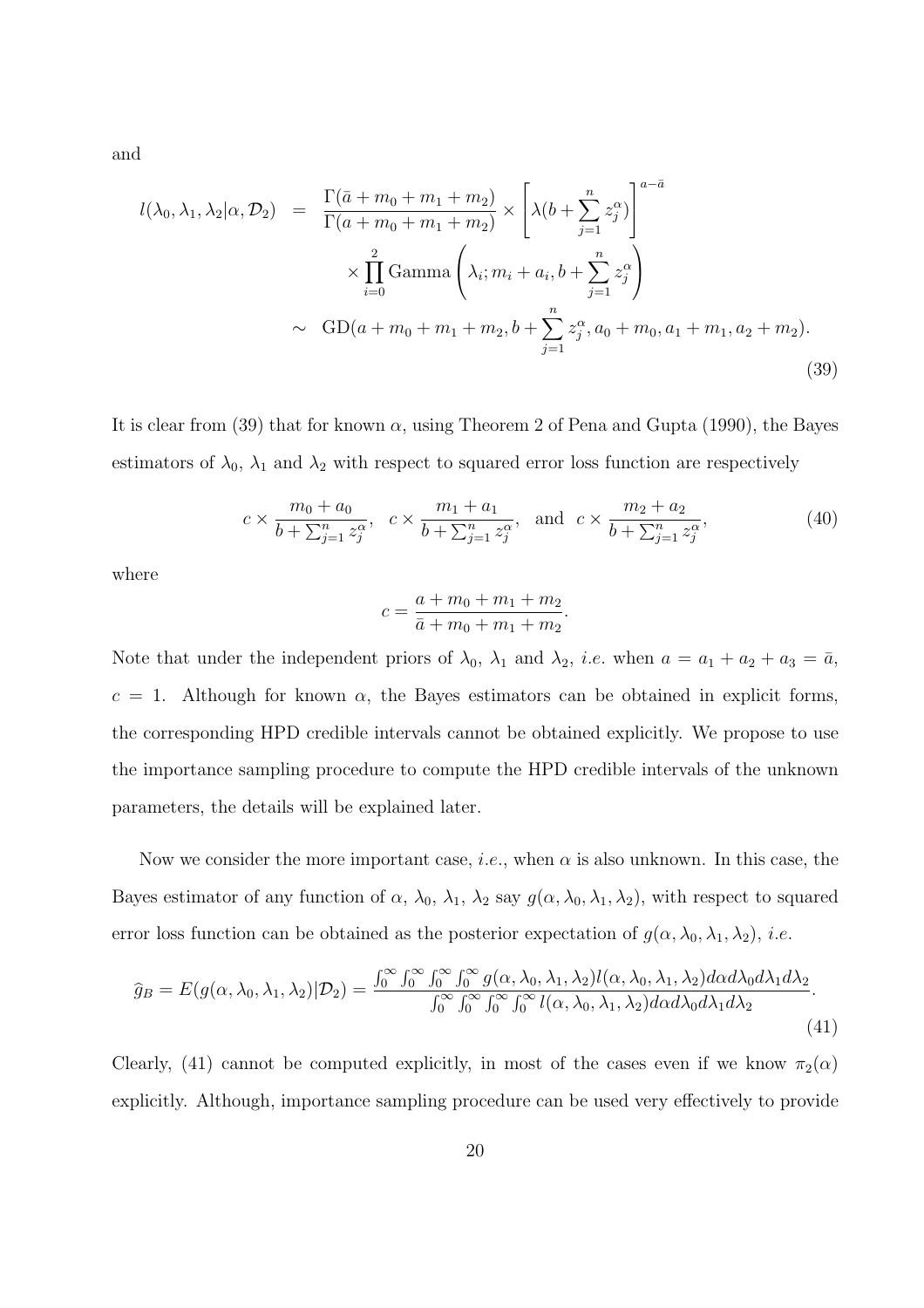a consistent estimator of (41), and also to construct HPD credible interval of  $g(\alpha, \lambda_0, \lambda_1, \lambda_2)$ . We need the following result for developing the importance sampling procedure.

LEMMA 2: If PDF of  $\pi_2(\alpha)$  is log-concave,  $l(\alpha|\mathcal{D}_2)$  is log-concave.

PROOF: It can be obtained following the same procedure as in Theorem 2 of Kundu (2008), and therefore it is avoided.

Using Lemma 2, and following the same procedure as in Section 4.2, random samples from the joint posterior distribution function can be generated, and they can be used to compute consistent Bayes estimator of  $g(\alpha, \lambda_0, \lambda_1, \lambda_2)$  and also to construct the associated HPD credible interval.

### 6.2 Parallel System

In this section it is assumed that we have a sample of size  $n$  from a two components parallel system. It is further assumed that the lifetime distributions of the two components,  $(X_1, X_2) \sim \text{MOBW}(\alpha, \lambda_0, \lambda_1, \lambda_2)$ . We will consider the Bayesian inference of the unknown parameters, namely  $\alpha, \lambda_0, \lambda_1, \lambda_2$ . We will provide the Bayes estimators and the associated credible intervals based on the squared error loss function.

Based on the observed data as described in Section 3.2, the likelihood function can be written as

$$
l(\mathcal{D}_3|\alpha,\lambda_0,\lambda_1,\lambda_2) = \alpha^n \left\{ \prod_{i=1}^n w_i^{\alpha} \right\} \lambda_0^{m_0} (\lambda_0 + \lambda_1)^{m_2} (\lambda_0 + \lambda_2)^{m_1} e^{-\lambda_0 \sum_{i \in J} w_i^{\alpha}} e^{-\lambda_1 \sum_{i \in J_0 \cup J_2} w_i^{\alpha}}
$$

$$
e^{-\lambda_2 \sum_{i \in J_0 \cup J_1} w_i^{\alpha}} \times \prod_{i \in J_1} \left( 1 - e^{-\lambda_1 w_i^{\alpha}} \right) \times \prod_{i \in J_2} \left( 1 - e^{-\lambda_2 w_i^{\alpha}} \right).
$$

Now based on the prior distribution as described in Section 3, the joint posterior density function of  $\alpha$ ,  $\lambda_0$ ,  $\lambda_1$  and  $\lambda_2$  can be written as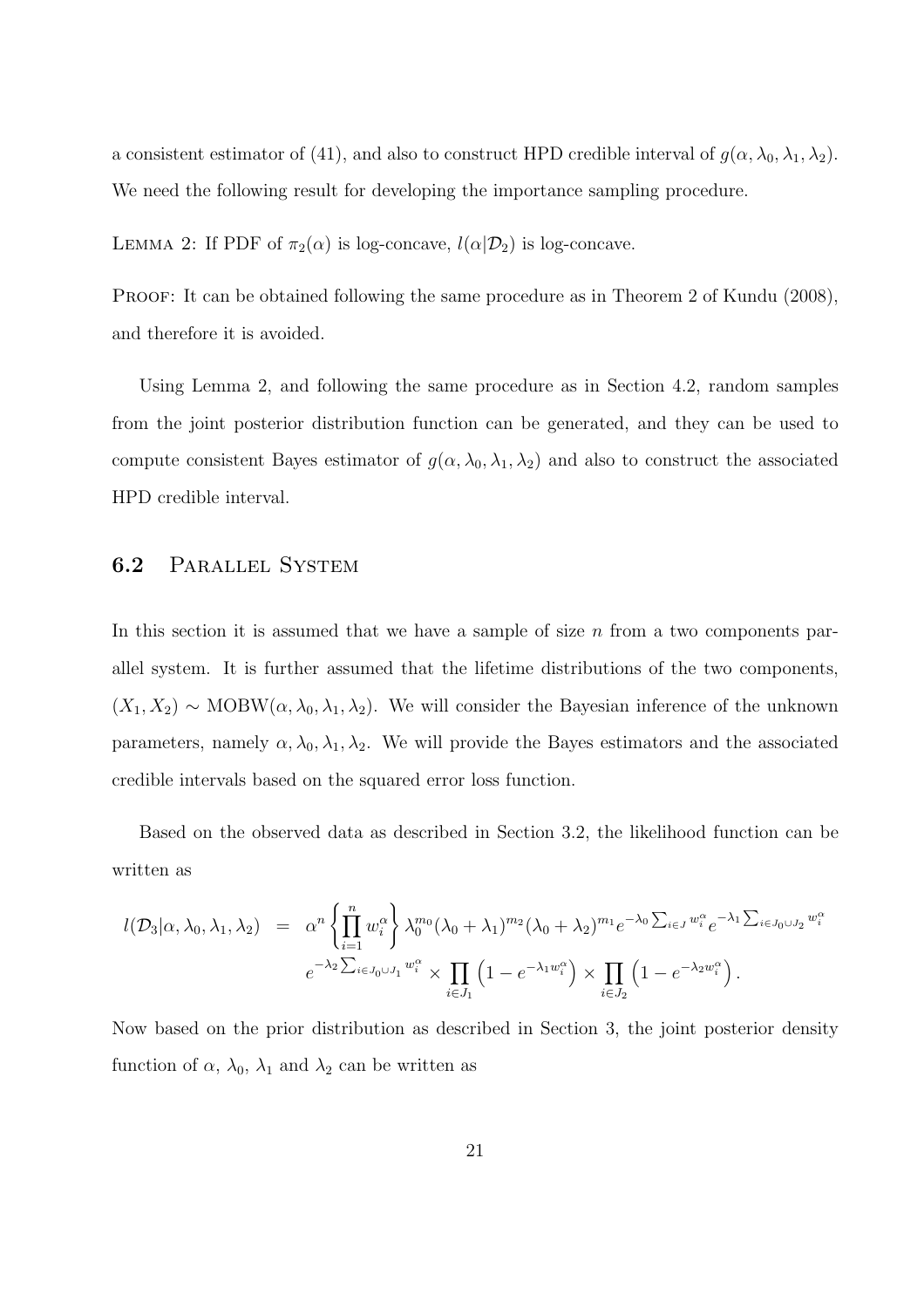$$
l(\alpha, \lambda_0, \lambda_1, \lambda_2 | \mathcal{D}_2) \propto \sum_{i=0}^{m_2} \sum_{k=0}^{m_1} p_{ik} l_{ik}(\alpha | \mathcal{D}_3) \times \text{ gamma}(\lambda_0; i + k + a_0, b + \sum_{j=1}^n w_j^{\alpha})
$$
  
 
$$
\times \text{ gamma}(\lambda_1; m_2 + a_1 - i, b + \sum_{j \in J_0 \cup J_2} w_j^{\alpha})
$$
  
 
$$
\times \text{ gamma}(\lambda_2; m_1 + a_2 - k, b + \sum_{j \in J_0 \cup J_1} w_j^{\alpha})
$$
  
 
$$
\times h(\alpha, \lambda_1, \lambda_2 | \mathcal{D}_3), \qquad (42)
$$

here

$$
p_{ik} = {m_2 \choose i} {m_1 \choose k} \Gamma(i+k+a_0) \Gamma(m_2 + a_1 - i) \Gamma(m_1 + a_2 - k)
$$

$$
l_{ik}(\alpha | \mathcal{D}_3) = \left\{ \frac{\pi_2(\alpha) \alpha^n \prod_{i=1}^n w_i^{\alpha}}{\left(b + \sum_{j=1}^n w_j^{\alpha}\right)^{i+k+a_0} \left(b + \sum_{j \in J_0 \cup J_2}^n w_j^{\alpha}\right)^{m_2 + a_1 - i} \left(b + \sum_{j \in J_0 \cup J_1}^n w_j^{\alpha}\right)^{m_1 + a_2 - k}}\right\}
$$
nd

an

$$
h(\alpha,\lambda_1,\lambda_2|\mathcal{D}_3) = \prod_{i\in J_1} \left(1 - e^{-\lambda_1 w_i^{\alpha}}\right) \times \prod_{i\in J_2} \left(1 - e^{-\lambda_2 w_i^{\alpha}}\right).
$$

Therefore, the Bayes estimator of any function of  $\alpha$ ,  $\lambda_0$ ,  $\lambda_1$ ,  $\lambda_2$  say  $g(\alpha, \lambda_0, \lambda_1, \lambda_2)$ , with respect to squared error loss function can be obtained as the posterior expectation of  $g(\alpha, \lambda_0, \lambda_1, \lambda_2), i.e.$ 

$$
\widehat{g}_B = E(g(\alpha, \lambda_0, \lambda_1, \lambda_2)|\mathcal{D}_3) = \frac{\int_0^\infty \int_0^\infty \int_0^\infty \int_0^\infty g(\alpha, \lambda_0, \lambda_1, \lambda_2) l(\alpha, \lambda_0, \lambda_1, \lambda_2) d\alpha d\lambda_0 d\lambda_1 d\lambda_2}{\int_0^\infty \int_0^\infty \int_0^\infty \int_0^\infty l(\alpha, \lambda_0, \lambda_1, \lambda_2) d\alpha d\lambda_0 d\lambda_1 d\lambda_2}.
$$
\n(43)

In this case even if  $\alpha$  and  $\pi_2(\alpha)$  are known, (43) cannot be computed explicitly in most of the cases. We propose to use the importance sampling technique to compute (43). We need the following result for implementing importance sampling.

LEMMA 3: If  $\pi_2(\alpha)$  is log-concave,  $l_{ik}(\alpha|\mathcal{D}_3)$  is log-concave for all  $i = 0, \dots, m_1$  and  $k =$  $0, \cdots, m_2.$ 

 $\blacksquare$ 

PROOF: It can be obtained similarly as the proof of Lemma 2.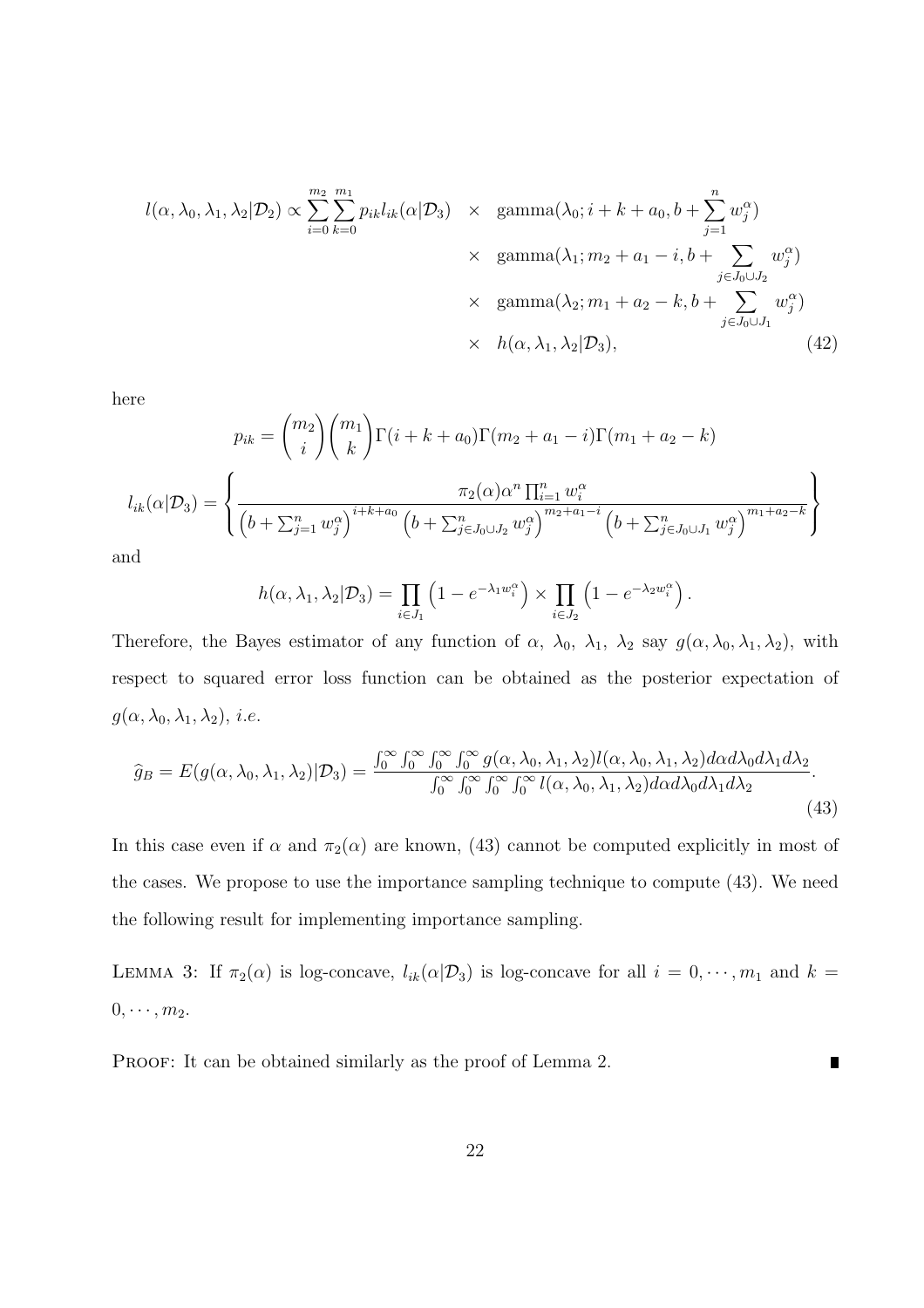Now using Lemma 3, and using standard technique to generate samples from a mixture distribution, see Ross (2006), samples from the mixture distribution proportional to

$$
\sum_{i=0}^{m_2} \sum_{k=0}^{m_1} p_{ik} l_{ik}(\alpha | \mathcal{D}_3) \times \text{ gamma}(\lambda_0; i + k + a_0, b + \sum_{j=1}^{n} w_j^{\alpha})
$$
  
 
$$
\times \text{ gamma}(\lambda_1; m_2 + a_1 - i, b + \sum_{j \in J_0 \cup J_2} w_j^{\alpha})
$$
  
 
$$
\times \text{ gamma}(\lambda_2; m_1 + a_2 - k, b + \sum_{j \in J_0 \cup J_1} w_j^{\alpha}),
$$

can be easily generated. These samples can be used to compute consistent Bayes estimator of  $g(\alpha, \lambda_0, \lambda_1, \lambda_2)$  and also to construct the associated credible interval following the same procedure as it has been described in Section 4.2.

# 7 Conclusions

In this paper we have considered the Bayesian analysis of the unknown parameters of the Marshall-Olkin bivariate Weibull model. Marshall-Olkin Bivariate Weibull distribution is a singular distribution similarly as the Marshall-Olkin bivariate exponential model. If there are ties in the data, MOBW model can be used quite effectively to analyze the data set. We have used dependent prior on the scale parameters as suggested by Pena and Gupta (1990) in case of MOBE model, and we have taken independent prior on the shape parameter. The Bayes estimators cannot be obtained in explicit forms, and we have proposed to use the importance sampling technique to compute the Bayes estimators and also compute the associated HPD credible intervals. We have performed the analysis of a data set mainly for illustrative purposes, and it is observed that the proposed method works quite well.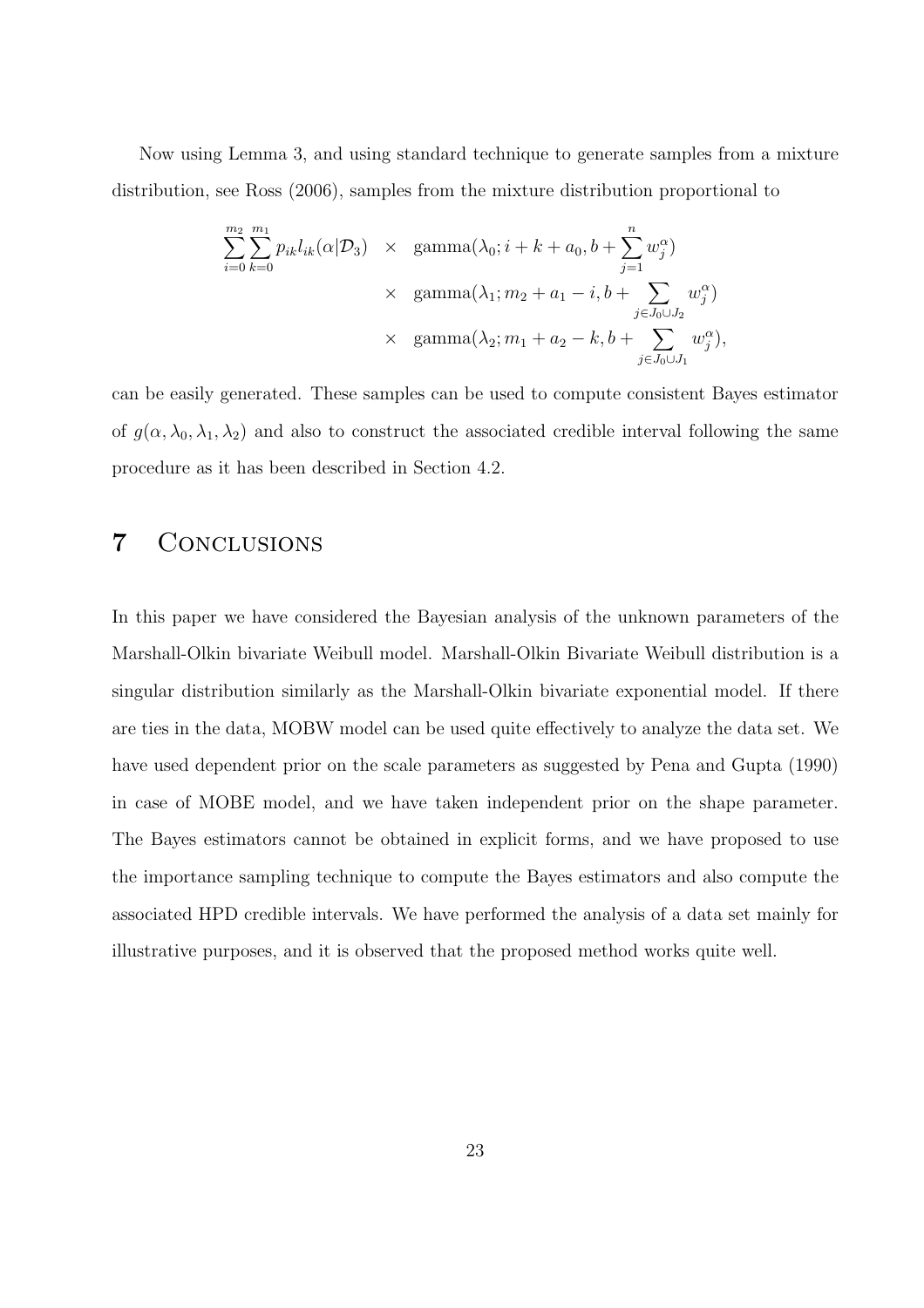### Acknowledgements

The authors are thankful to two reviewers and the associate editor for their constructive comments which helped us to improve the earlier versions of the manuscript.

# References

- [1] Aarset, M.V. (1987), "How to identify a bathtub hazard rate?", IEEE Transactions on Reliability, vol. 36, 106 -108.
- [2] Arnold, B. (1968), "Parameter estimation for a multivariate exponential distribution", Journal of the American Statistical Association, vol. 63, 848–852.
- [3] Balakrishnan, N. and Basu, A.P. (1995), Exponential Distribution: Theory, Methods and Applications, John Wiley, New York.
- [4] Bemis, B., Bain, L.J. and Higgins, J.J. (1972), "Estimation and hypothesis testing for the parameters of a bivariate exponential distribution", Journal of the American Statistical Association, vol. 67, 927–929.
- [5] Berger, J.O. and Sun, D. (1993), "Bayesian analysis for Poly-Weibull distribution", Journal of the American Statistical Association, vol. 88, 1412 - 1418.
- [6] Block, H. and Basu, A. P. (1974), "A continuous bivariate exponential extension", Journal of the American Statistical Association, vol. 69, 1031–1037.
- [7] Congdon, P. (2001), Bayesian Statistical Modeling, John Wiley and Sons, West Sussex, England.
- [8] Devroye, L. (1984), "A simple algorithm for generating random variables with logconcave density", Computing, vol. 33, 247 - 257.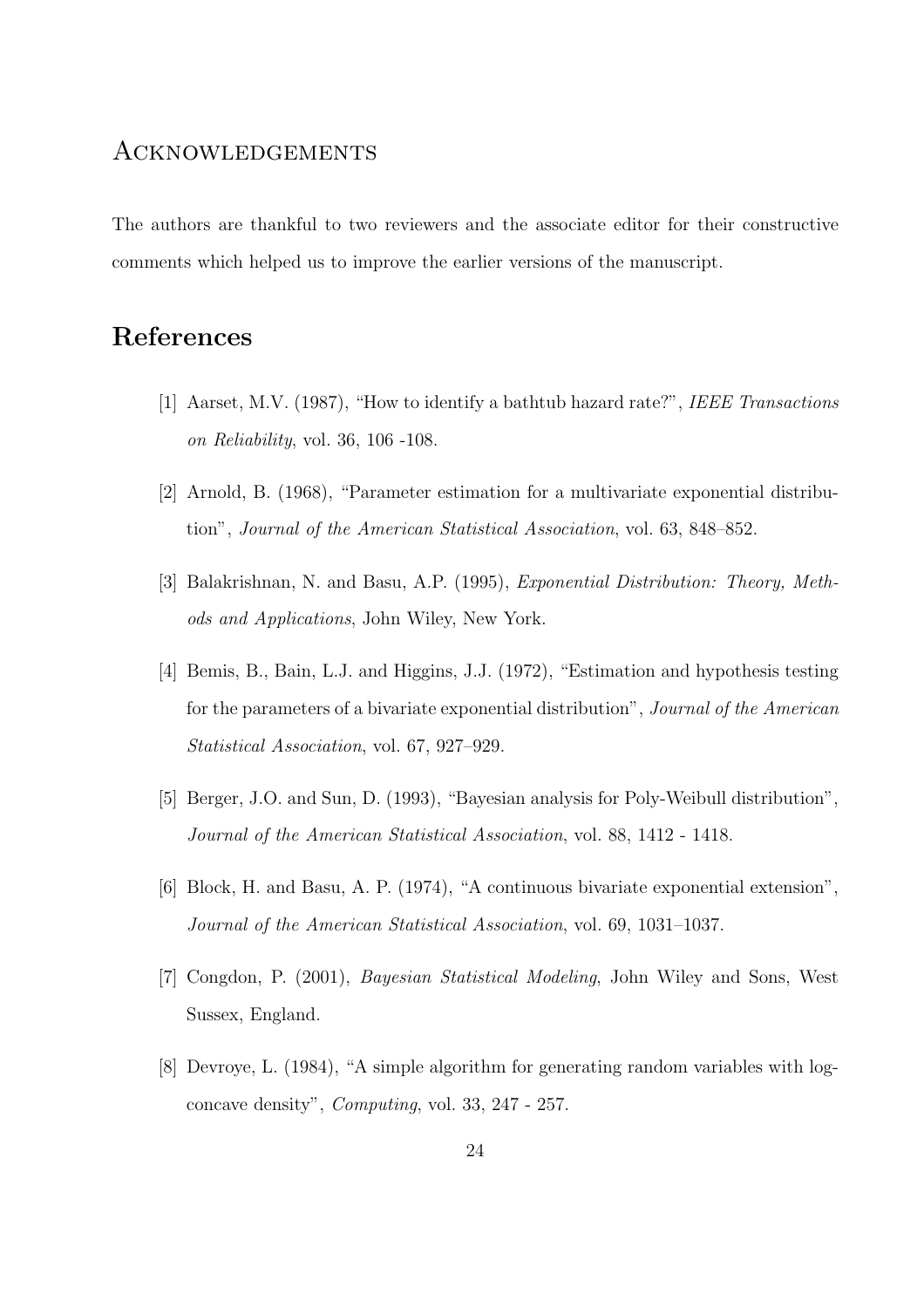- [9] Downton, F. (1970), "Bivariate exponential distributions in reliability theory", Journal of the Royal Statistical Society, B, vol. 32, 508 - 417.
- [10] Freund, J.E. (1961), "A bivariate extension of the exponential distribution", Journal of the American Statistical Association, vol. 56, 971 - 977.
- [11] Gumbel, E.J. (1960), "Bivariate exponential distribution", Journal of the American Statistical Association, vol. 55, 698 - 707.
- [12] Henrich, G. and Jensen, U. (1995), "Parameter estimation for a bivariate lifetime distribution in reliability with multivariate extension", Metrika, vol. 42, 49 - 65.
- [13] Johnson, N.L., Kotz, S. and Balakrishnan, N. (1995), Continuous Univariate Distribution, Vol. 1, John Wiley and Sons, New York.
- [14] Karlis, D. (2003), "ML estimation for multivariate shock models via an EM algorithm", Annals of the Institute of Statistical Mathematics, 55, 817–830.
- [15] Kotz, S., Balakrishnan, N. and Johnson, N.L. (2000), Continuous multivariate distributions, models and applications, John Wiley and Sons, New York.
- [16] Kundu, D. (2008), "Bayesian inference and life testing plan for Weibull distribution in presence of progressive censoring", Technometrics, vol. 50, 144 - 154.
- [17] Kundu, D. (2004), "Parameter estimation for partially complete time and type of failure data", Biometrical Journal, vol. 46, 165–179.
- [18] Kundu, D. and Dey, A.K. (2009), "Estimating the Parameters of the Marshall Olkin Bivariate Weibull Distribution by EM Algorithm", Computational Statistics and Data Analysis, vol. 53, 956 - 965, 2009.